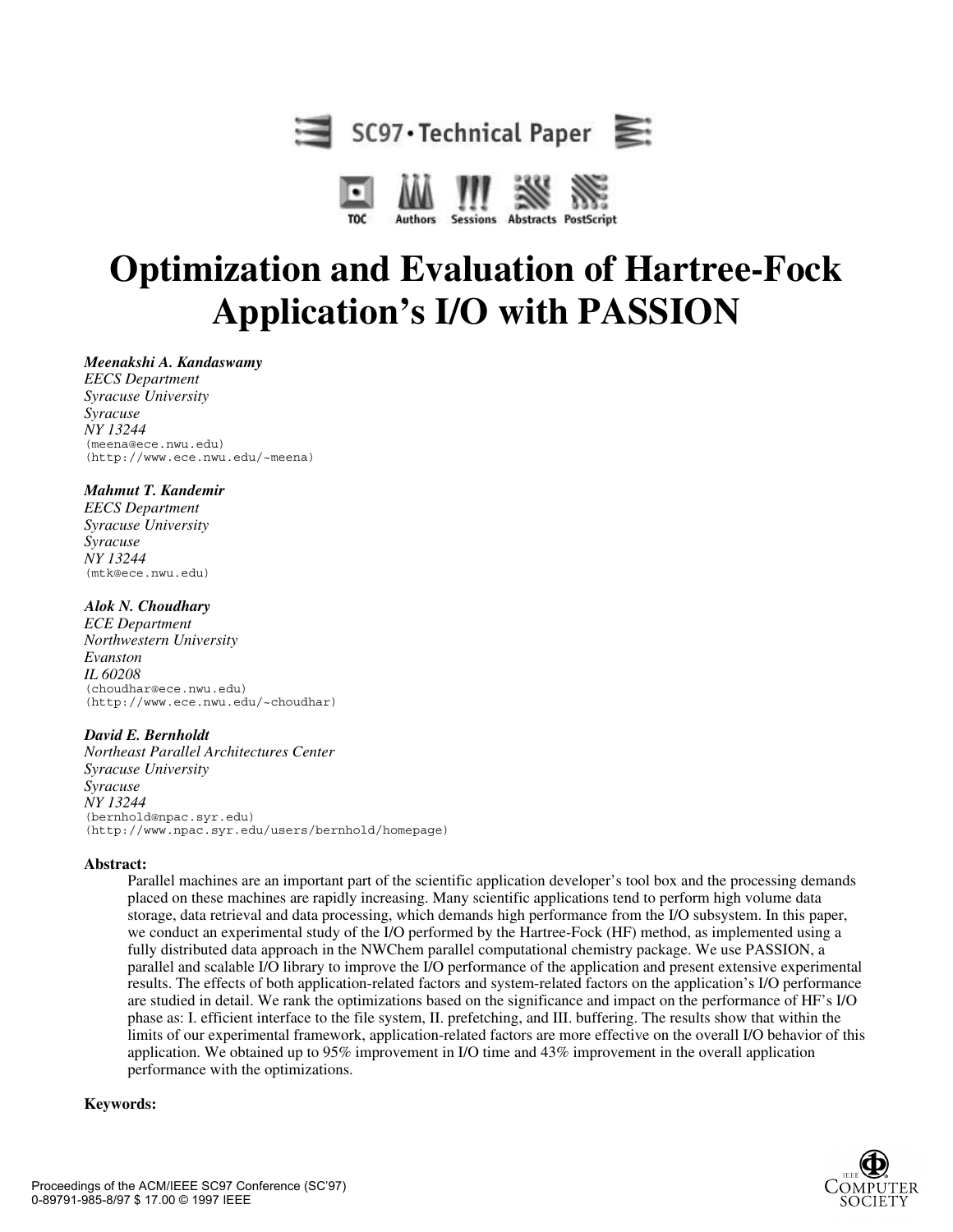Computational chemistry, Parallel Application, High-performance I/O, Run-time System, Prefetching, File System interface.

..........

## **1 Introduction**

Parallel machines are an important part of the scientific application developer's tool box and the computational and processing demands placed on these machines are rapidly increasing. Many scientific applications tend to perform high volume data storage, data retrieval and data processing, which demands high performance from the I/O subsystem. However, the advancements of I/O systems are much behind compared to processor development and hence resulting in a widening gap between the two subsystems and as a result I/O-intensive high-performance applications do not perform well. In this paper, we conduct a detailed experimental study of the I/O performed by the Hartree-Fock (HF) method [11], as implemented using a fully distributed data approach in the NWChem parallel computational chemistry package [9]. The Hartree-Fock method describes the electronic structure of a molecule (the wavefunction), and is widely used in quantum chemical calculations. HF I/O phases contribute up to 62.34% of the total execution time in some of our application inputs and hence make a very compelling case for the need of I/O optimizations and analysis of its I/O phase. For some application inputs discussed in this paper, up to 1.9GB of data are read/ written per application phase and this warrants optimizations to the I/O phase to efficiently utilize the existing I/O system.

We use PASSION [17], [7], [8], [13], a parallel and scalable I/O library to implement the application's I/O. Furthermore, we modify the application to use PASSION's optimizations such as prefetching. We classify the factors that affect the I/O performance of the application into two categories, namely, application-related factors and system-related factors and investigate the impact of each category on the I/O behavior of HF.

In this paper, we 1) present extensive experimental results related to the I/O behavior of HF which is an I/O-intensive application using PASSION library, 2) explain the effect of application and system-related factors on HF and 3) rank the optimizations based on the significance and impact on the performance of HF's I/O phase as: I. efficient interface to the file system, II. prefetching optimization, and III. buffering. The results show that within the limits of our experimental parameters, application-related factors are more effective on the overall I/O behavior of this application. We obtained up to 95% improvement in I/O time and 43% improvement in the overall application performance.

# **2 NWChem and the Hartree-Fock Application**

 The NWChem computational chemistry package has been developed, mainly at the Pacific Northwest National Laboratory, with the goal of expanding the time and length scales and improving the accuracy of chemistry simulations by taking advantage of massively parallel processors (MPPs) [5], [6].

The Hartree-Fock method is one of the simplest approaches which include quantum mechanical effects, and is based on self-consistent field (SCF) theory [11]. At the heart of the Hartree-Fock method is the construction of the Fock matrix *F* according to the formula

$$
F_{pq} = h_{pq} + \sum_{r=1}^{N} \sum_{s=1}^{N} D_{rs} [(pq|rs) - \frac{1}{2}(pr|qs)]
$$

 $(1)$ 

where  $\mathcal N$  is the dimension of the basis set, *h* are one-electron Hamiltonian matrix elements, *D* is the one-particle density matrix, and (*pq*|*rs*) are two-electron integrals. The iterative procedure starts with an initial guess for the density matrix, *D*, which is then used to construct a Fock matrix, which in turn is used to improve the density matrix. The one- and two-electron integrals, *h* and (*pq*|*rs*) depend on the positions of the atoms in the molecules, and on the specific choice of basis set. Their values do not change during the iterative procedure. The two-electron integrals are quite numerous, formally  $O(N^4)$ .

In a disk-based implementation, the integrals are computed on the first iteration and written to disk, then read from disk rather than being recomputed for each subsequent iteration. In NWChem each node writes a private file of the integrals it evaluated during first construction of the Fock matrix. Figure 1 shows a sketch of the I/O activity observed from a single compute node when the disk-based version of HF is used. The HF application code consists of about 16,500 lines of

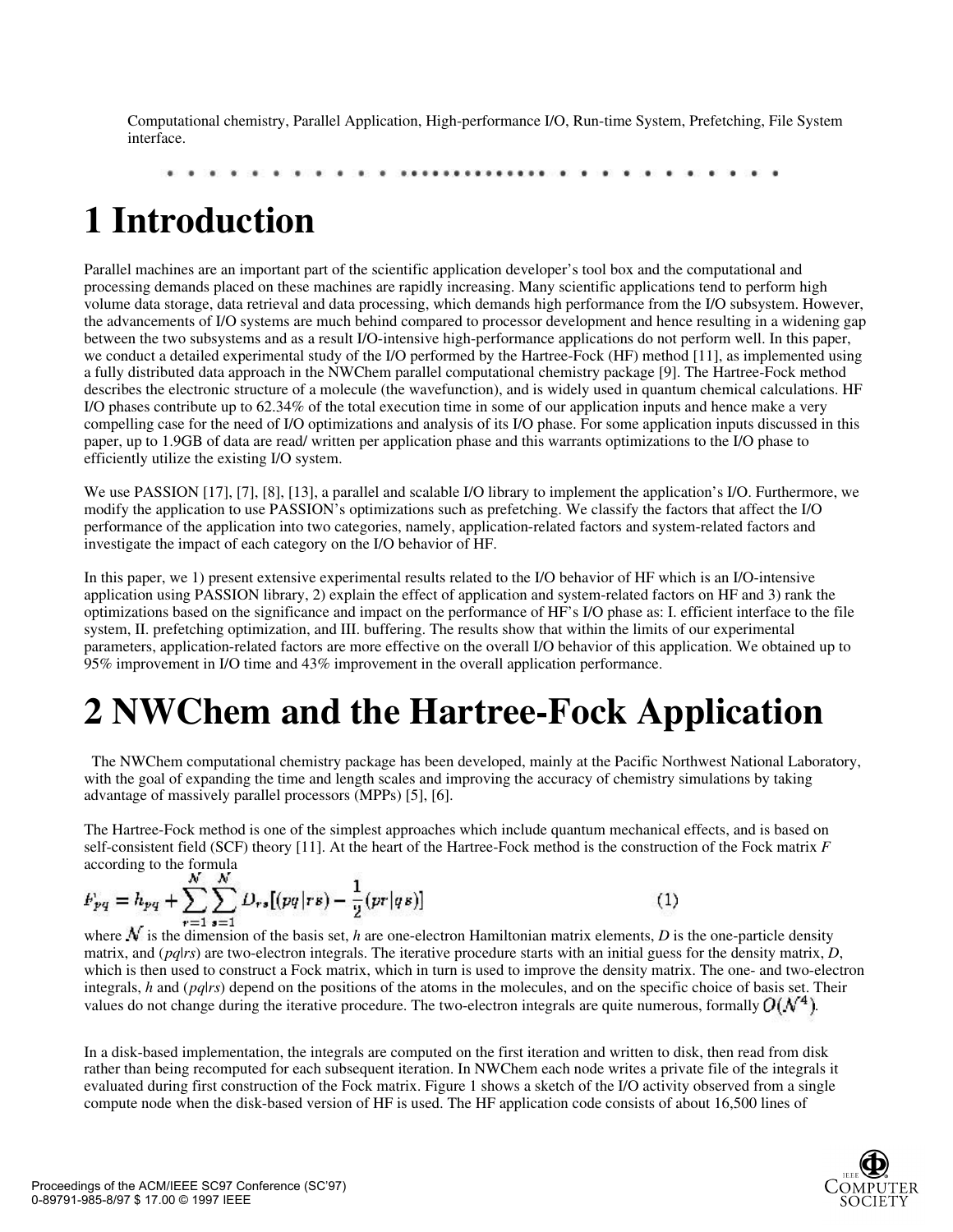# **3 Hardware and Software Details**

## **3.1 Hardware Platform**

We use the 512-node Intel Paragon with i860 processors at Caltech for all the experiments discussed in this paper. The Parallel File System (PFS) is part of the OSF.R1.4.3 release of the operating system. There are two different parallel file system configurations that we use, namely a 12 I/O node X 2 GB partition on original Maxtor RAID 3 level disks and a 16 I/O node X 4 GB partition on individual Seagate disks. In both the partitions, the stripe factor is equal to the number of I/O nodes. The default striping unit size of both the I/O partitions is 64 KB.

## **3.2 PASSION Library**

PASSION [17], [7], [8], [13], [3] is a parallel run-time system which offers a high-level interface to the underlying parallel I/O subsystem of a parallel computer. PASSION calls can be used from both in-core and out-of-core programs for I/O support. In addition, it offers several optimizations such as data prefetching, data sieving, data reuse etc. PASSION calls can be issued directly from a parallel program through a C or Fortran interface and they can use the underlying native parallel file system calls. PASSION is supported on a variety of platforms, including Intel Paragon, Touchstone Delta, iPSC/860 and IBM SP-2. There are two abstract storage models supported by PASSION: Local Placement Model (LPM) and Global Placement Model (GPM). In the LPM model, each processor stores data on a virtual local disk and only that processor has access to that disk. Data sharing between processors is done by means of communication. The data distribution amongst the processors can be seen at the file-level itself. We should emphasize that the LPM model fits the I/O model used in HF, so we use LPM in our experiments. Also, we use Pablo [15] I/O library to trace the I/O activity of HF both qualitatively and quantitatively.

## **3.3 Default Configuration for the Experiments**

The default striping configuration for our experiments is fixed at : number of processors  $= 4$ ; striping unit  $= 64KB$ ; and striping factor = 12; and the default PFS partition we use is 12 I/O node X 2 GB partition on original Maxtor RAID disks. The various HF code implementations we use are 1) Original--the original code with Fortran I/O from Pacific Northwest Laboratory, 2) PASSION--a modified version which uses PASSION read/write calls, and 3) Prefetch--a modified version which uses PASSION Prefetch calls.

## **4 Overview of I/O Behavior of HF**

 As noted above, it is possible either to recompute the integrals for each iteration of the HF procedure, or to use disk storage to avoid the need to recompute. We will refer to the disk-based (Original) version as DISK, and the (Original) recomputing implementation as COMP.

In Table 1, we present the best sequential execution times obtained from several runs of both the COMP version and the DISK version for several input sizes in the range of  $N$ =66 to  $N$ =134. Note that factors such as the nature of the molecule and the chosen basis set, may result in substantial variations in the computational cost of the integrals and the number of iterations required to converge the HF solution, so that larger  $\mathcal N$  does not strictly imply a more expensive calculation. We observe that the DISK version has the best sequential time for all cases except one case. The speedups presented in Figure 2 for these problem sizes are calculated over the best sequential execution times from Table 1. From the curves, we can conclude that the disk based version of HF is preferable to the version which recomputes the integrals. This result emphasizes the importance of I/O for HF.

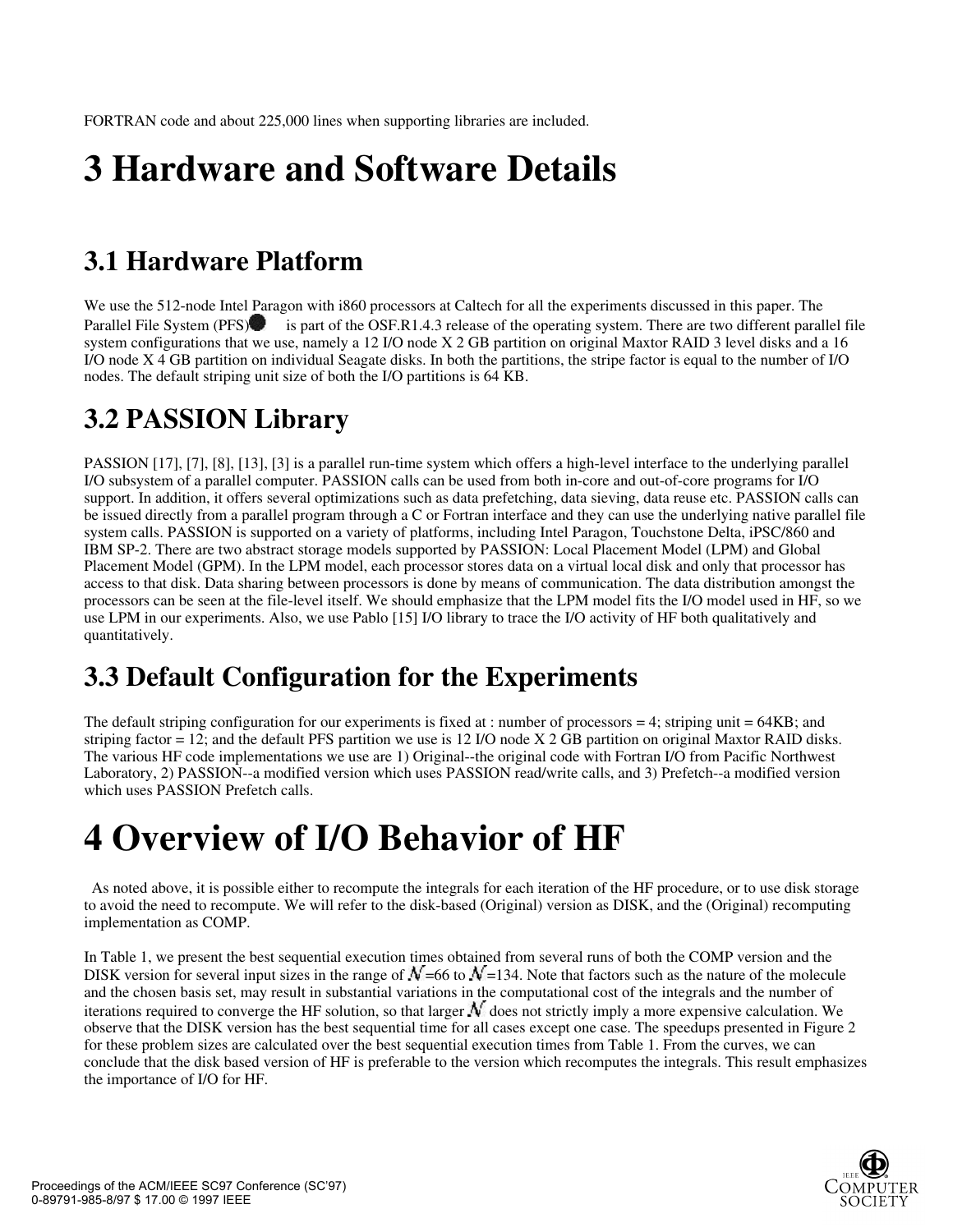The I/O activity of the HF application consists of two main phases:

 Write phase (performed only once), where the integrals are calculated and packed in a memory buffer and written to disk after the buffer is full;

 Read phase (performed several times), integral values are read from disk to a memory buffer to compute the Fock matrix. The integral file is resident on the disks and striped across various I/O nodes.

The other small I/O accesses are to the input file and a run-time database file used for check pointing some values, but these contribute to an insignificant part of the file activity. We classify the three representative runs as  $\text{small}(\mathcal{N}=108)$ , MEDIUM (  $\mathcal{N} = 140$ ) and LARGE ( $\mathcal{N} = 285$ ) input sizes, based on the number of basis functions. We present I/O summary tables for the various experiments and these capture the various I/O operation counts, the time taken, volume of data read or written and percentages of I/O and execution times for different operations. Note that this includes the I/O activity performed by all the processors that are executing the application. Along with this, we present tables that give the distribution of the request sizes that are issued from the application. Also we present graphs that show quantities related to the read and write requests such as durations of each request, size etc., across the entire execution time of the application.

In Table 2, we summarize the results of the SMALL input with the various I/O measurements. Firstly, we find reads to be the dominant operation in operation count, I/O time and volume of data. This is because the reads are repeated several times and contribute to the bulk of the I/O time. For the SMALL case, 93.76% of the I/O time is read operations and that is 39.28% of the total execution time. This is followed by writes which are done to write the integrals to files in the write phase and they contribute to only 4.91% of the total I/O time and 2.06% of the total execution time. All the other operations such as open, close, seek and flush take less than 2% of the total I/O time. We clearly see that, for this input the HF code is I/O intensive and specifically read operation-intensive. In Table 3, we present the distribution of the read and write request sizes. The small reads and writes in the range of  $(< 4 K)$  corresponds to the initial reads to the input file and writes to the run-time database file for check pointing some calculations. The larger writes and reads  $(64K < = Sz < 256K)$  correspond to the integral file writes and reads. We used the the default buffer size set in the program of 8192 8-byte elements.

In Figure 3, we present the durations of the read and write operations performed in SMALL, over the entire execution time of the program. We can clearly identify the write phase of integral values (performed just once) followed by the read phase (performed many times). Also the small reads at the very beginning, where the small input files are read and some scarce small writes to the run-time database file sprinkled about. We see that the average duration of read operations is 0.1 second and the average write operations is 0.03 second. Figure 4, on the other hand presents the read and write sizes of SMALL which shows the read and write request sizes issued from the application.

Tables 4 and 5 show the I/O summary of MEDIUM and the read and write size distribution respectively. We see that the I/O time corresponds to 62.34% of the total execution time. Reads and writes contribute to 59.01% and 3.31% of the total execution time. The trend of the operation distribution is maintained as in SMALL. Figure 5 gives the read and write operation durations across the entire execution time of the program. The average read operation duration is 0.12 second and the average write duration is 0.087 second. Tables 6 and 7 and Figure 6 present the I/O information for LARGE. We note that the I/O behavior of the application is similar for all inputs.

# **5 I/O Optimizations**

 There are several factors that can affect the I/O performance of an application. Specifically, we divide them into two categories, namely application related parameters and system related parameters. Application related parameters are those that can be altered from the application by the user. The system related parameters are those that are dependent on the parallel machine on which the application is executed and its configuration on which the user has limited control and/or is generally reluctant to change. The application related parameters are interface to the parallel file system, prefetching, and buffering, whereas the system related parameters are number of processors, number of I/O nodes and stripe factor, and size of striping unit.

## **5.1 Effect of Application Related Parameters**

We study the effect of each one of the application-related parameters on the I/O performance of HF. Recall that all the

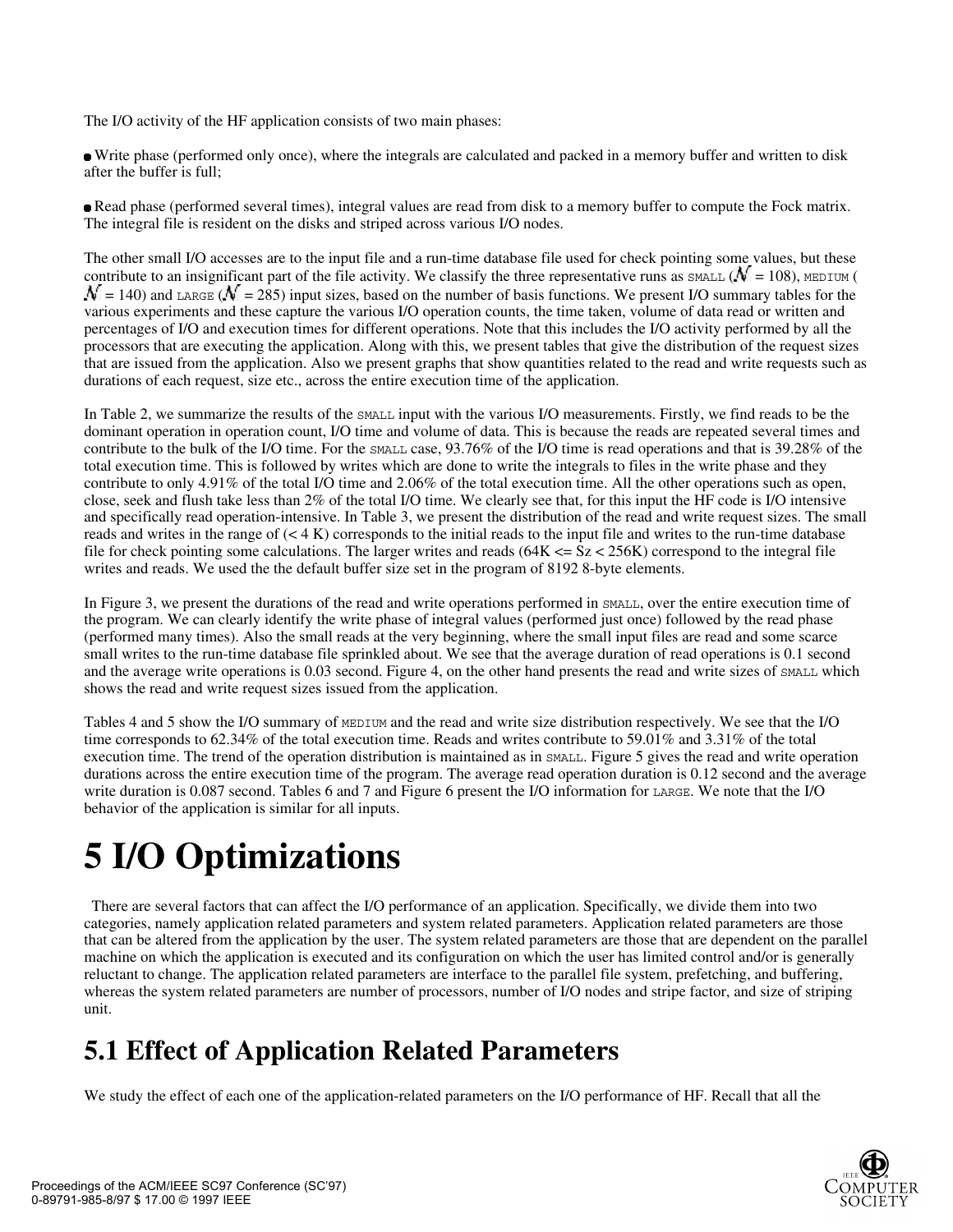experiments are performed on the default configuration unless otherwise specified.

### **5.1.1 Software Interface to File System**

The interface to the file system plays an important role as it adds a layer between the application and the I/O subsystem and hence can either further increase the I/O latency if not well implemented or play a role in reducing the I/O time observed by the application by performing optimizations. PASSION provides a convenient high-level interface for the user. PASSION library is implemented in C with wrappers so that it can be called both from Fortran and C and can use the underlying parallel file system efficiently. Recall that original HF implementation uses Fortran I/O calls.

Table 8 and 9 give the I/O summary of the PASSION version of HF and the read and write size distribution for the SMALL problem. The ratio among the operations and the operation counts (except that of seek) have remained almost the same as the Original case. However, the I/O time now constitutes only 27% as opposed to the 41.90% of the Original case. Out of this 14.9% reduction, almost 14% is due to the reduction in the read times. We note that the number and the order of the I/O calls remain the same. The mere change to the library which uses C calls and a better interface to the file system have brought up this significant reduction. The PASSION library does not have any knowledge of where the file pointer is from a previous I/O call and so a fresh seek has to be performed for every call. Hence, the increase in the number of seeks. We show the results of PASSION implementation in Figure 7 for the SMALL input. We see that the average read request duration has reduced by one order of magnitude (0.05 second) and the average write request duration reduced to 0.01 second from 0.03 second. When the average request durations reduce, the total execution time also reduces as can also be observed from Figure 7. We present the results for the PASSION version of MEDIUM input in Table 10. We see that there is a reduction in the total I/O time from 62.34% in the Original version to 43.81% in the PASSION version. From Figure 8, we see that the average read and write durations are 0.05 second and 0.06 second, respectively. In Table 11, we show the I/O summary of the PASSION version for LARGE and in Figure 9 we see the read and write duration distributions. The total I/O time for LARGE has reduced from 54.96% to 39.56% due to PASSION.

In summary, we observe that a more efficient software interface to the file system has resulted in a significant reduction (23%-28%) in the total execution time for all the input sizes.

### **5.1.2 Prefetching**

 A typical application of prefetching is shown in Figure 10. Prefetching has been shown to hide the I/O latency significantly in [1], [14]. HF is iterative in nature with computation and I/O part of each iteration and hence lends itself well to pipelined prefetch accesses.

Tables 12 and 13 present the I/O summary and distribution of I/O request sizes of the prefetching version of HF for SMALL. We use the PASSION prefetch routines to prefetch the group of integrals required for the next iteration in the current iteration of the program. Unlike the case of the software interface, I/O time is not reduced but is effectively hidden by overlapping I/O with computation. A majority of the reads are asynchronous reads, which correspond to the prefetch operations. The total read time contributed to 93.23% of the I/O time in the PASSION case and now contributes to a much smaller fraction (36.83%) of the total I/O time. We see that the I/O time is reduced very significantly (from 785.72 seconds to 95.20 seconds) in the entire program. We note the fact that the computation time is sufficient to hide or overlap only some percentage of the the time spent on I/O. Due to this, when computation is completed for the current iteration, the prefetch request for the data needed in the next iteration is not complete and the execution of the program is stalled till the prefetch is completed. (at the wait  $()$  command in Figure 10)

We also note that prefetching did not produce results as we expected. PASSION uses the file system's non-blocking or asynchronous reads for prefetching and because of this it has to translate a single request to a logically contiguous chunk of data access into multiple requests to physically contiguous chunks of data accesses. This book-keeping contributes to a big percentage of the prefetching overhead. Posting of individual requests also adds to the overhead as each request needs to obtain a token to be entered in the queue of asynchronous requests to a given file. Copying data from the prefetch buffer to the application buffer also contributes to the prefetch overhead. (see Figure 10).

Figure 11 shows the I/O activity of SMALL with prefetching across the execution time. Table 14 and Figure 12 give the I/O summary and read and write duration activity of MEDIUM respectively and those for LARGE are given in Table 15 and and Figure 13. Figure 14 summarizes the read and write durations of SMALL and MEDIUM and we see that there is approximately a 50% reduction in all the cases except one case. These explain the reduction in I/O time.

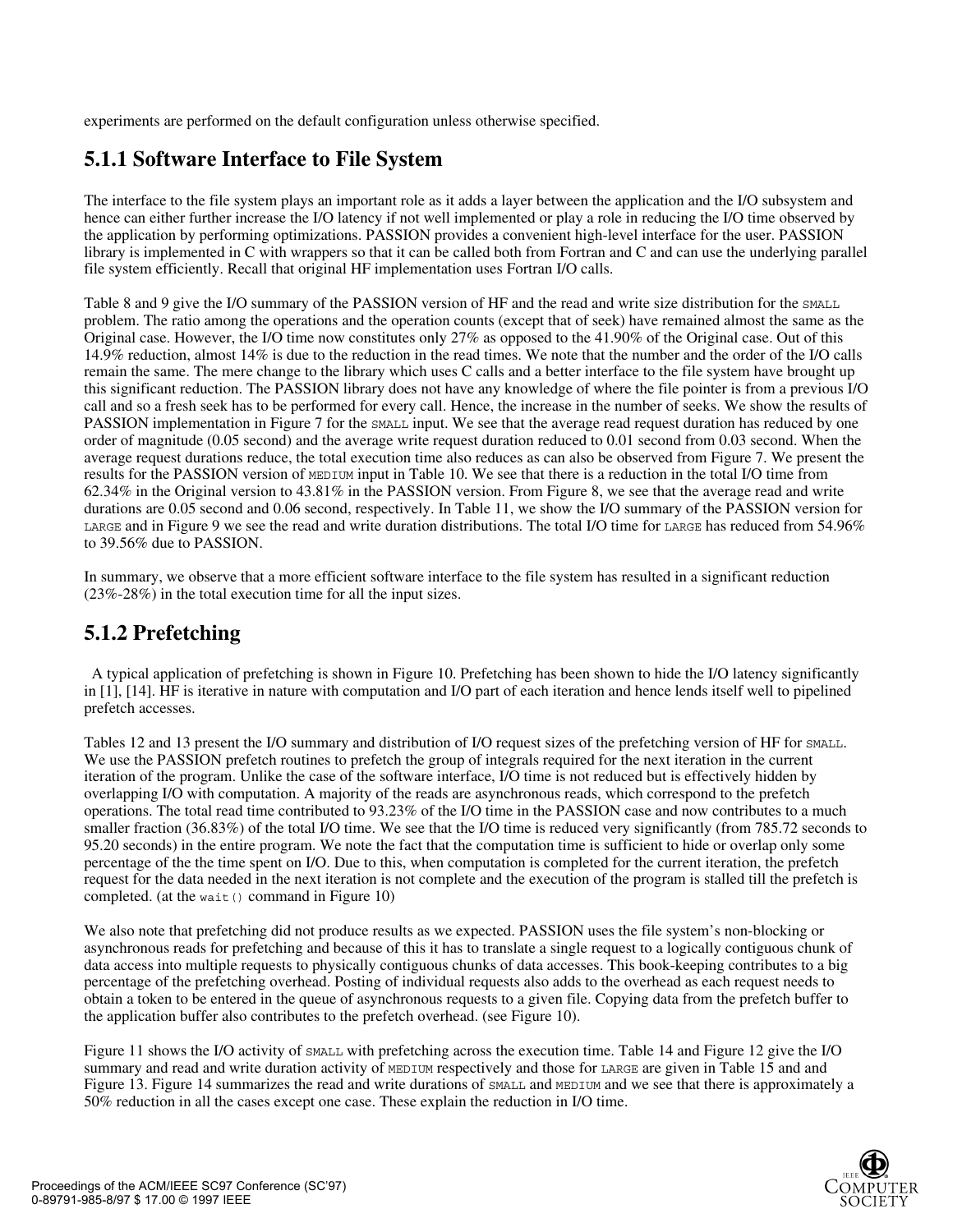Figure 15 summarizes the execution times of the Original version, PASSION version and Prefetch version for our inputs. We see that there is a significant reduction in the execution time due to the change of the file system interface. We find a moderate reduction in the execution time going from the PASSION version to the Prefetch version. PASSION produces a 23%, 28% and 23% reduction in total time for SMALL, MEDIUM and LARGE respectively and 51%, 43% and 44% reduction in I/O time for SMALL, MEDIUM and LARGE respectively. Prefetch produces a 32%, 43% and 39% reduction in execution times for SMALL, MEDIUM and LARGE respectively and 94%, 94% and 95% reduction in I/O time for SMALL, MEDIUM and LARGE, respectively.

### **5.1.3 Buffering**

In this experiment, we modify the available memory (buffer) to the integral calculations (also called ''slab'' in PASSION). Recall, from earlier discussion on the DISK version of HF, that both the write and read operations to the integral files are performed through a memory buffer. When integrals are computed, a buffer of a certain size is filled up and then written to the disk. We observe from Table 16 that the total and I/O times decrease with the increase in the memory buffer size available for the application. The default buffer size of HF is set to 8192 doubles or 64K bytes. A larger memory buffer enables more integrals to be stored on memory. As an example, when we move from 64K to 256K, there is a 8%, 27% and 50% reduction in the I/O times for Original, PASSION and Prefetch, respectively.

## **5.2 Effect of System Parameters**

In this section, we study the effect of system parameters on the application which are dependent on the machine configuration available.

### **5.2.1 Number of Processors**

We study the scalability of the application both overall as well as the I/O part of the application. All the three problem sets are run on 4, 16 and 32 processors. The speedups shown in Figure 16 with respect to the four processor Original case. The I/O scalability improves when moving from the Original version to the PASSION version and it reflects in the total scalability of the program. The increase in the speedups when moving from the PASSION version to the Prefetch version is significant. In fact, the I/O speedups are super-linear in the case of the prefetching version and this can be explained based on the fact that the algorithm has been somewhat changed due to the introduction of prefetching calls. We see that the PASSION version and the Prefetch version scale better compared to the Original version. To gain more insight into the scalability of the application, we also conducted experiments with many other input sizes. Figure 17 shows the generic I/O speedup curves for a typical input for HF. The I/O speedup of PASSION and Prefetch are generally always better than that of the Original. Up to the point  $P<sub>0</sub>$ , I/O scales well for all the versions with the Prefetch version scaling the best, because of the parallel access to

the I/O nodes. Beyond  $P_0$  however, the contention in the I/O nodes dominates and speedups degrade for all the version. The

real value of  $P_0$  depends on the problem size and number of I/O nodes.

### **5.2.2 Stripe Factor**

Table 17 shows that there is a reduction in the average time to service a read or write request when the stripe factor increases to a value of 16 from a value of 12. We see that this reduction is reflected in the total execution times and I/O times (Table 18). This is an expected result, because when the number of compute nodes remains a constant and the number of I/O nodes is increased, the average number of requests received by an I/O node (and consequently the contention in the I/O subsystem) decreases.

### **5.2.3 Size of Striping Unit**

Table 19 presents the execution times and I/O times for the striping units of 32K, 64K and 128K. We see that the effect of striping unit size is minimal and unpredictable. In HF, each processor accesses a unique file that is striped across the various I/O nodes and there will be interfering requests to I/O nodes based on the position at which striping is started. We observe from Table 19 that, for the Original case, 128K is the best striping unit size among our experimental values whereas for the PASSION and Prefetch cases 64K is the best.

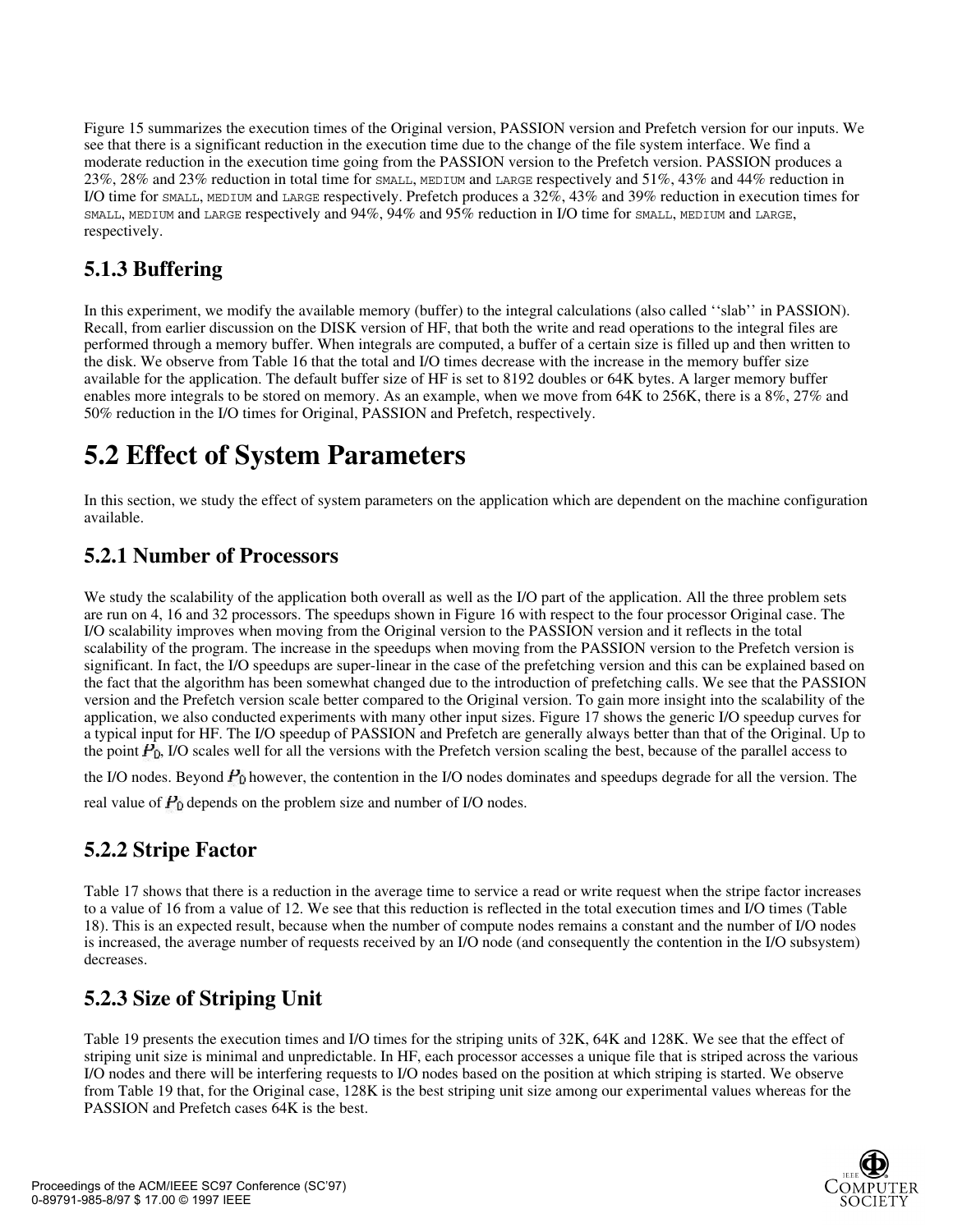# **6 Relative Significance of Optimizations**

 In this section, we present an incremental evaluation of the I/O optimizations performed in this paper. The optimizations performed fell into application-related and system-related categories. We will consider the SMALL only as the results were similar in the cases of MEDIUM and LARGE.

We represent each combination in the Figure 18 with a five-tuple of (V,P,M,Su,Sf), where V is the version used (O -Original, P - PASSION, F - Prefetch); P is the number of processors; M is the buffer size (in KB); Su is the stripe unit size (in KB); and Sf is the stripe factor; V and M being the application-related factors and P, Su and Sf are the system-related factors. Note that (O,4,64,64,12) corresponds to the default configuration. In Figure 18 we present the percentage reductions with respect to original execution and original I/O times.

We see that just by changing the Fortran I/O calls to PASSION calls, we get a reduction of 23.24% in total execution time and 50.52% in I/O time and the reduction in I/O time is fully reflected (in terms of seconds) in the execution time. Prefetching version additionally reduces execution time and I/O time by 8.73% and by 43.48% respectively. The reduction in the I/O time is not fully reflected in the reduction in execution time, in the case of prefetching. When the number of processors is increased, the computation performed per processor also scales down, but the I/O contention increases as the number of I/O nodes still remains the same. When the number of processors is increased to 32, we see that there is a reduction in I/O time and also increased contention in the I/O nodes. There is an additional reduction of 44.03% and 4.4% in the total time I/O time respectively. However, we speculate that increasing the number of processors to large values will increase the contention on the I/O subsystem. When the buffer size of the application is increased there is a further reduction of an additional 1% and 0.6% in execution time and I/O time respectively. When the stripe unit is increased to 128KB, we see that there is an additional decrease of 1% and 0.3% in execution time and I/O time respectively. When the stripe factor is increased to 16, we find that there is no reduction in execution time and 0.5% additional decrease in I/O time. To summarize, we argue that the application-related factors are more important for the overall performance of HF on Intel Paragon. From these observations, within our experimental parameters, we can order the parameters as efficient interface, prefetching, buffering, number of processors, striping factor and striping unit size, according to their impact on the I/O performance of this application.

# **7 Related Work and Conclusions**

 There are several works on I/O characterization of large applications. Three I/O-intensive applications from the Scalable I/O Initiative Application Suite are studied in [4]. An I/O-intensive three-dimensional parallel application code is used to evaluate the I/O performances of the IBM SP and Intel Paragon in [12]. They found IBM SP to be faster with read operations and Paragon for writes. del Rosario and Choudhary [16] discuss several grand-challenge problems and the demands that they place on the I/O performance of parallel machines. Significant amount of work has been done in the areas of out-of-core compilation [2], [3], [14]. In [10], Smirni *et.al*, discuss two different algorithms of the Hartree-Fock SCF method, namely, MESSKIT and NWChem. They too point out the importance of an efficient interface. In comparison, we evaluated the NWChem both from application and system related parameters point of view. We modified NWChem to work with PASSION library and experimented with prefetching.

In this paper we studied an I/O-intensive application, namely, the disk-based version of HF in detail in its original form. HF has two phases, namely the write phase where the integral calculations are computed and written to disk through an application buffer and several read phases where the integrals are read from disk. Together they contribute to a significant part of the total execution time. We used PASSION, a parallel and scalable run-time I/O library to reduce the I/O time significantly. We studied the I/O behavior by experimenting with both application-related and system-related parameters. We found out that the application-related parameters play a major role in determining the I/O performance. We ordered the parameters according to the contribution they made to I/O behavior as efficient interface, prefetching and buffering.

## **References**

**1** M. Arunachalam, A. Choudhary and B. Rullman. **Implementation and evaluation of prefetching in the Intel Paragon parallel file system**, In Proceedings of International Parallel Processing Symposium, April 1996.

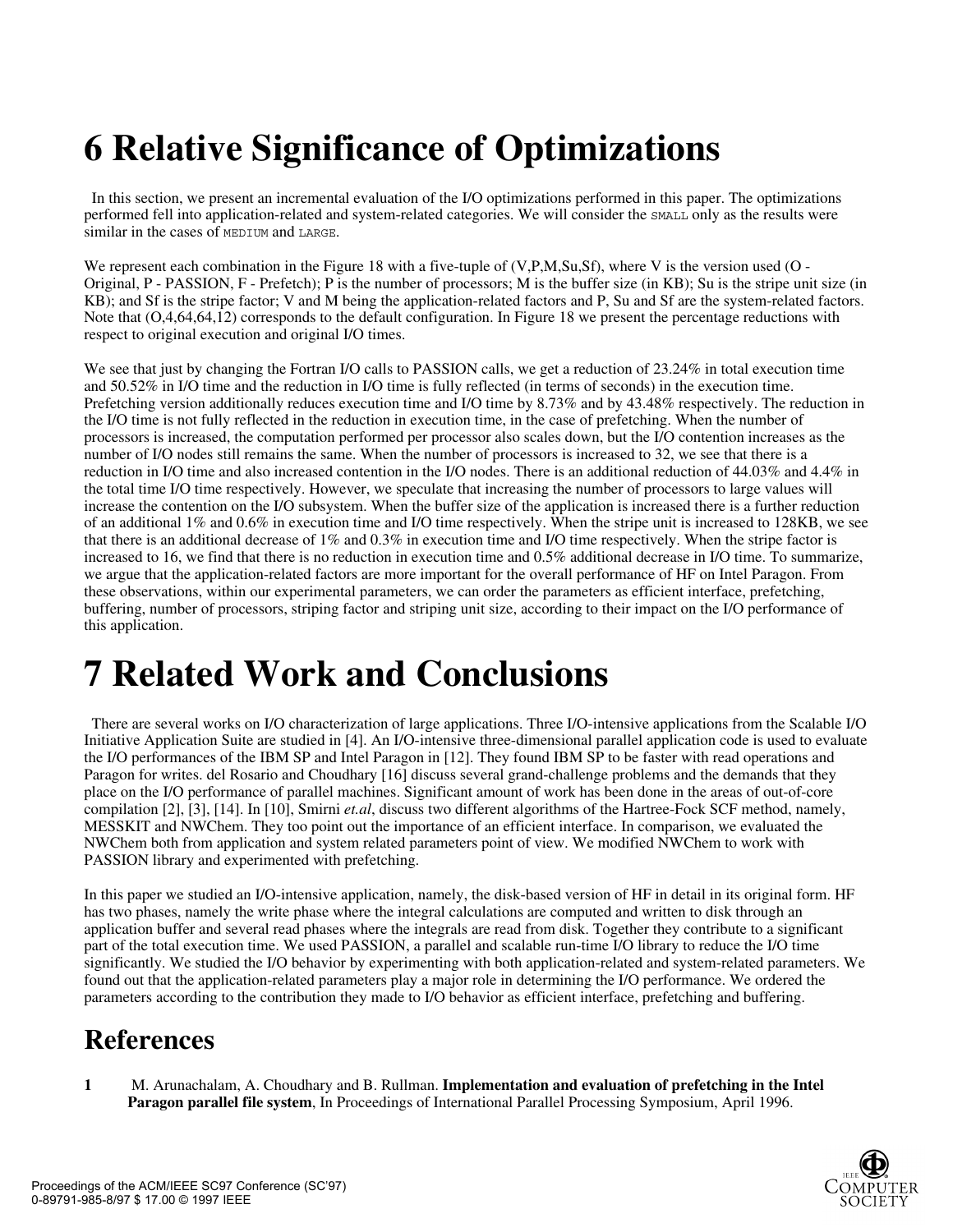- **2** R. Bordawekar. **Techniques for Compiling I/O Intensive Parallel Programs**, Ph.D. Thesis, Dept. of Electrical and Computer Eng., Syracuse University, April 1996.
- **3** R. Bordawekar, J. M. del Rosario and A. Choudhary. **Design and implementation of primitives for Parallel I/O**, In Proceedings of Supercomputing'93, November 1993.
- **4** P. E. Crandall, R. A. Aydt, A. A. Chien and D. A. Reed. **Input/output characteristics of scalable parallel applications**, In Proceedings of Supercomputing'95.
- **5** M. F. Guest, E. Aprà, D. E. Bernholdt, H. A. Früchtl, R. J. Harriso n, R. A. Kendall, R. A. Kutteh, X. Long, J. B. Nicholas, J. A. Nichols, H. L. Taylor, A. T. Wong, G. I. Fann, R. J. Littlefield, and J. Nieplocha. **High performance computational chemistry: NWChem and fully distributed parallel algorithms**, In High Performance Computing: Technology, Methods, and Applications, volume 10 of Advances in Parallel Computing, pages 395-427. Elsevier, Amsterdam, 1995.
- **6** M. F. Guest, E. Aprà, D. E. Bernholdt, H. A. Früchtl, R. J. Harriso n, R. A. Kendall, R. A. Kutteh, X. Long, J. B. Nicholas, J. A. Nichols, H. L. Taylor, A. T. Wong, G. I. Fann, R. J. Littlefield, and J. Nieplocha. **Advances in parallel distributed data software; computational chemistry and NWChem**, In Applied Parallel Computing. Computations in Physics, Chemistry and Engineering Science, volume 1041 of Lecture Notes in Computer Science, Springer, Heidelberg, 1996.
- **7** A. Choudhary, R. Bordawekar, S. More, K. Sivaram and R. Thakur. **PASSION run-time library for the Intel Paragon**, In Proceedings of the Intel Supercomputer User's Group Conference, June 1995.
- **8** A. Choudhary, R. Bordawekar, M. Harry, R. Krishnaiyer, R. Ponnusamy, T. Singh and R. Thakur. **PASSION: Parallel and scalable software for input-output**, NPAC technical report SCCS-636, Sept. 1994.
- **9 NWChem, a computational chemistry package for parallel computers, version 1.1, 1995.** High Performance Computational Chemistry Group, Pacific Northwest Laboratory, Richland, Washington 99352, USA.
- **10** E. Smirni, C. L. Elford, A. J. Laevry, D. A. Reed and A. A. Chien. **Algorithmic influences on I/O access patterns and parallel file system performance**, Technical Report, Pablo Group, UIUC.
- **11** A. Szabo and N. S. Ostlund. **Modern Quantum Chemistry: Introduction to Advanced Electronic Structure Theory**. McGraw-Hill, New York, revised first edition, 1989.
- **12** R. Thakur, W. Gropp, and E. Lusk. **An Experimental Evaluation of the Parallel I/O Systems of the IBM SP and Intel Paragon Using a Production Application**, In Proc. of the 3rd Int'l Conf. of the Austrian Center for Parallel Computation (ACPC) with special emphasis on Parallel Databases and Parallel I/O, September 1996. Lecture Notes in Computer Science 1127, Springer-Verlag, pp. 24-35.
- **13** R. Thakur, R. Bordawekar and A. Choudhary, R. Ponnusamy and T. Singh. **PASSION run-time library for parallel I/O**, In Proceedings of the Scalable Parallel Libraries Conference, October 1994.
- **14** Todd C. Mowry, Angela K. Demke and Orran Krieger. **Automatic compiler-inserted I/O prefetching for out-of-core applications**, In Second symposium on operating systems design and implementations (OSDI'96), October 28-31, 1996.
- **15** D. A. Reed, R. A. Aydt, R. J. Noe, P. C. Roth, K. A. Shields, B. W. Schwartz and L. F. Tavera. **Scalable performance analysis: The Pablo performance analysis environment**, In Proceedings of the Scalable parallel libraries conference, A. Skjellum, Ed. IEEE Computer Society, 1993, pp.104-113.
- **16** J. M. del Rosario and A. Choudhary, **High Performance I/O for Parallel Computers: Problems and Prospects**, In IEEE Computer, March 1994.
- **17** R. Thakur, A. Choudhary, R. Bordawekar, S. More and S. Kuditipudi, **PASSION: optimized I/O for parallel applications**, In Computer, IEEE Computer Society, June 1996.

# **8 Acknowledgments**

A modified version of NWChem Version 1.1, as developed and distributed by Pacific Northwest National Laboratory, P. O. Box 999, Richland, Washington 99352, USA, and funded by the U. S. Department of Energy, was used to obtain some of these results. We would like to thank Fatih Sevilgen for the initial implementation of HF with PASSION. We also thank Evgenia Smirni for her help in using the Pablo instrumentation library.

NSF Young Investigator Award CCR-9357840, NSF CCR-9509143 and in part by the Scalable I/O Initiative, contract number DABT63-94-C-0049 from Defense Advanced Research Projects Agency(DARPA) administered by US Army at Fort

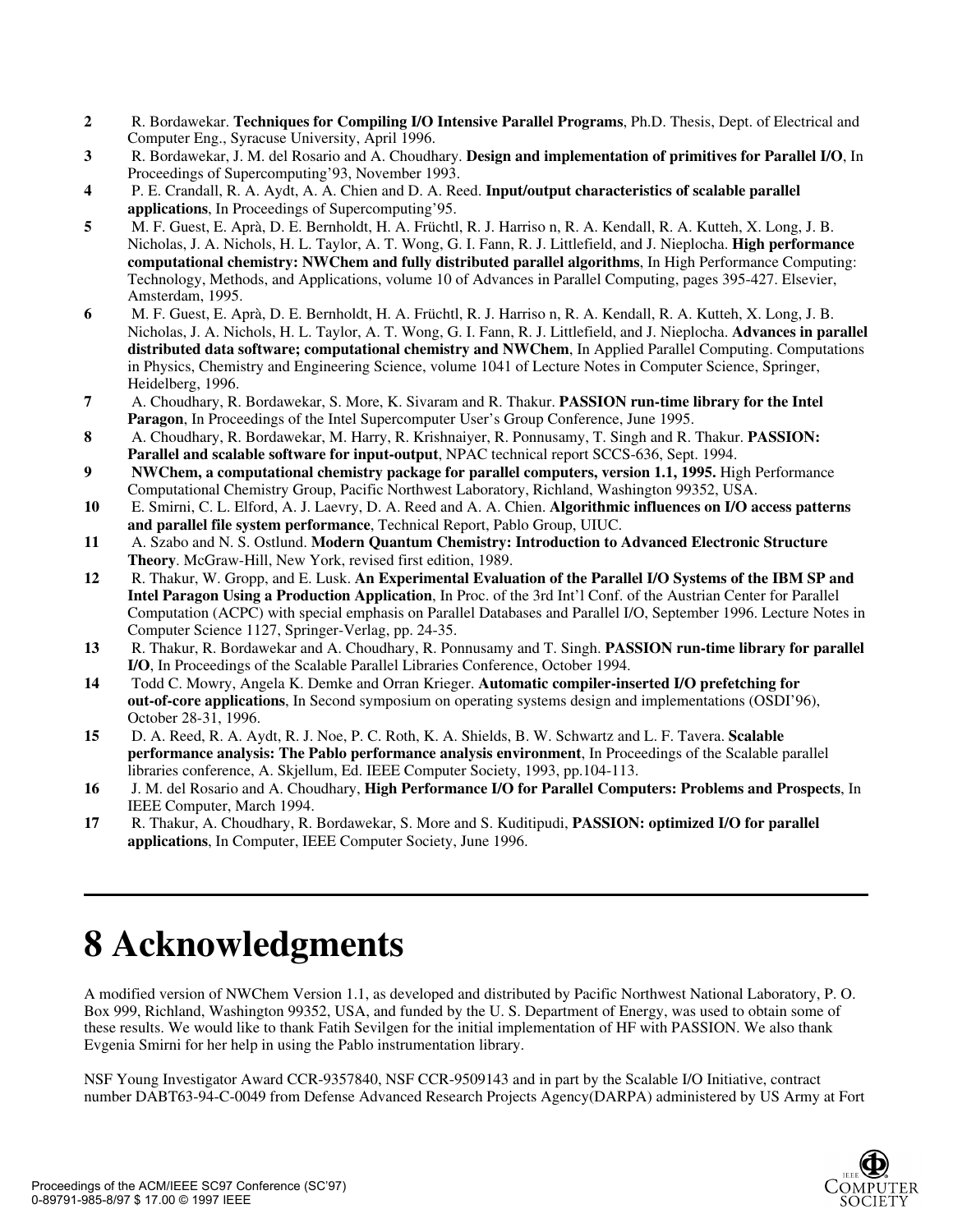Huachuca. Dr. D.E.Bernholdt was supported by the Alex G. Nason Fellowship at Syracuse University.

| Problem Size | Best Seq.<br>time (seconds) | Version     |  |
|--------------|-----------------------------|-------------|--|
| 66           | 101.8                       | <b>DISK</b> |  |
| 75           | 433.3                       | <b>DISK</b> |  |
| 91           | 855.0                       | <b>DISK</b> |  |
| 108          | 3335.6                      | <b>DISK</b> |  |
| 119          | 4984.9                      | COMP        |  |
| 134          | 2915.0                      | <b>DISK</b> |  |

| <b>Operation</b> | <b>Operation</b><br>Count | 1/0 Time<br>(Seconds) | 1/0 Volume<br>(Bytes) | Percentage of<br>1/0 time | Percentage of<br><b>Execution time</b> |
|------------------|---------------------------|-----------------------|-----------------------|---------------------------|----------------------------------------|
| Оред             | 19                        | 3.13                  |                       | 0.20                      | 0.08                                   |
| Read             | 14.521                    | 1489.07               | 909,301,536           | 93.76                     | 39.28                                  |
| Seek             | 1.018                     | 17.0                  |                       | 1.07                      | 0.45                                   |
| Write            | 2,442                     | 78.01                 | 57,477,540            | 4.91                      | 2.06                                   |
| Flush            | 50                        | 0.44                  |                       | 0.03                      | 0.01                                   |
| Close            | $1+$                      | 0.52                  |                       | 0.03                      | 0.01                                   |
| All I/O          | 18,064                    | 1,588.17              | 966,779,076           | 100.0                     | $+1.9$                                 |

**Table 1: Best sequential Execution times**

**Table 2: I/O Summary of the Original version of SMALL: 4 processors** 

|       |     | Operation    Size $\lt 4K$   $4K \lt$ Size $\lt 64K$   $64K \lt$ Size $\lt 256K$   256K $\lt =$ Size |  |
|-------|-----|------------------------------------------------------------------------------------------------------|--|
| Read  | 646 |                                                                                                      |  |
| Write | 572 | 867                                                                                                  |  |

**Table 3: Read and Write Size distribution of the Original version of SMALL : 4 processors** 

| <b>Operation</b> | <b>Operation</b><br>Count | 1/0 Time<br>(Seconds) | 1/0 Volume<br>(Bytes) | Percentage of<br>1/0 time | Percentage of<br><b>Execution time</b> |
|------------------|---------------------------|-----------------------|-----------------------|---------------------------|----------------------------------------|
| Open             | 19                        | 3.10                  |                       | 0.01                      | 0.01                                   |
| Read             | 258,636                   | 28.937.03             | 16,914,356,715        | 94.66                     | 59.01                                  |
| Seek             | 903                       | 6.36                  |                       | 0.02                      | 0.01                                   |
| Write            | 18,865                    | 1,623.27              | 1,128,649,105         | 5.31                      | 3.31                                   |
| Flush            | 43                        | 0.16                  |                       | 0.00                      | 0.00                                   |
| Close            | 14                        | 0.40                  |                       | 0.00                      | 0.00                                   |
| All I/O          | 278,480                   | 30,570.31             | 18,043,005,820        | 100.00                    | 62.34                                  |

Table 4: I/O Summary of the Original version of **MEDIUM**: 4 processors

| <b>Operation</b> |       | Size < 4K   4K < Size < 64K   64K < Size < 256K | $136K \leq$ Size |
|------------------|-------|-------------------------------------------------|------------------|
| Read             | 573   | 258.060                                         |                  |
| Write            | 1.658 | 7,204                                           |                  |

Table 5: Read and Write Size distribution of the Original version of **MEDIUM** : 4 processors

| <b>Operation</b> | <b>Operation</b><br>Count | 1/0 Time<br>(Seconds) | 1/0 Volume<br>(Bytes) | Percentage of<br>1/0 time | Percentage of<br><b>Execution time</b> |
|------------------|---------------------------|-----------------------|-----------------------|---------------------------|----------------------------------------|
| Оред             | ί9                        | 1.97                  |                       | 0.00                      | 0.00                                   |
| Read             | 566,315                   | 60,284.31             | 37,077,005,416        | 95.56                     | 51.66                                  |
| Seek             | 994                       | 8.01                  |                       | 0.01                      | 0.01                                   |
| Write            | 40,331                    | 2,792.11              | 2,475,802,305         | 4.43                      | 2.39                                   |
| Flush            | 49.                       | 0.25                  |                       | 0.00                      | 0.00                                   |
| Close            | 14                        | 0.46                  |                       | 0.00                      | 0.00                                   |
| All I/O          | 607,722                   | 63,087.11             | 39,552,807,721        | 100.00                    | 54.06                                  |

**Table 6: I/O Summary of the Original version of LARGE: 4 processors** 

| <b>O</b> peration | Size < 4K | $4K <$ Size $<$ 64K   64K $<$ Size $<$ 256K   256K $<=$ Size |  |
|-------------------|-----------|--------------------------------------------------------------|--|
| 632<br>Read       | 565.680   |                                                              |  |
| Write             | 2.616     |                                                              |  |

**Table 7: Read and Write Size distribution of the Original version of LARGE : 4 processors**

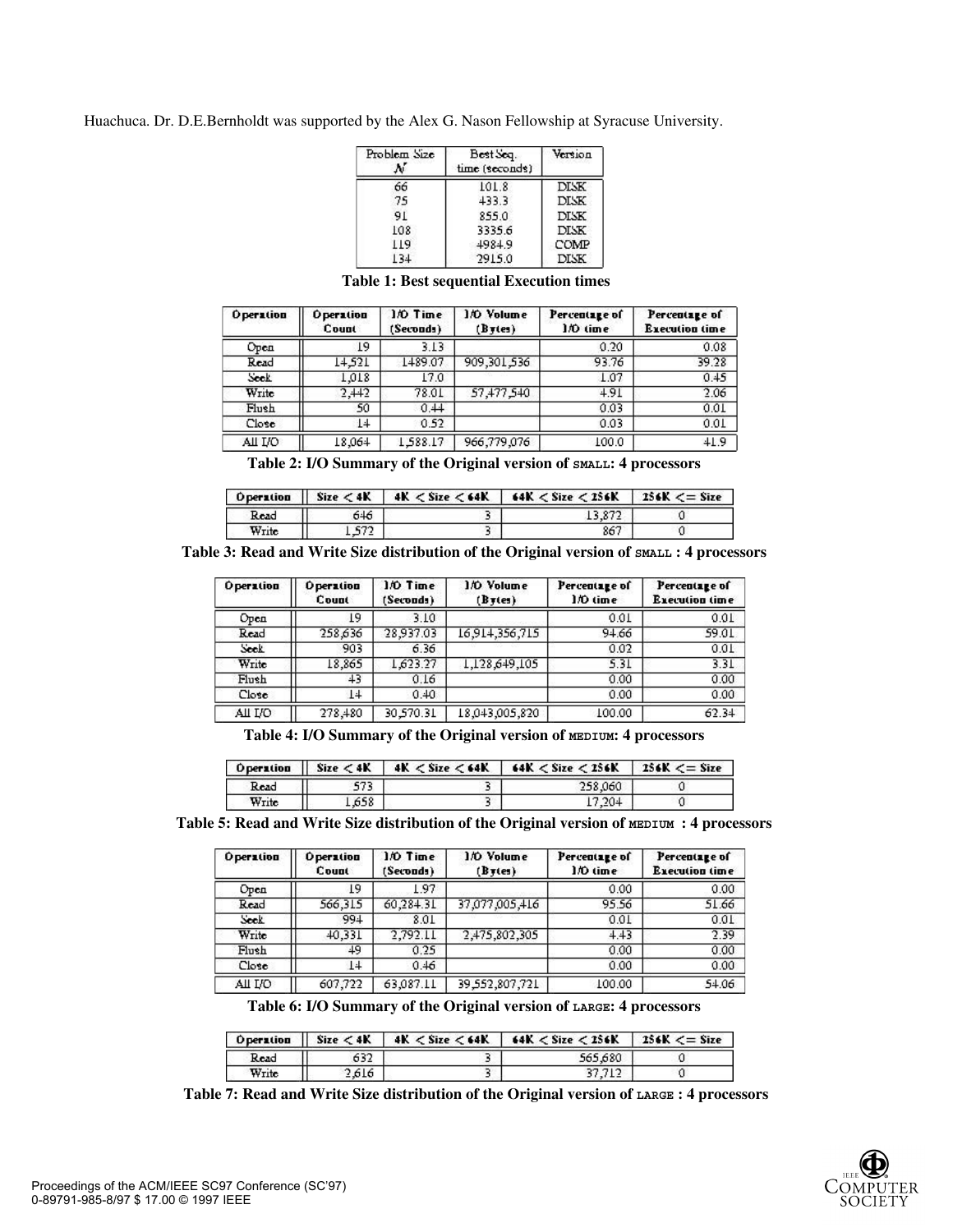| <b>Operation</b> | <b>Operation</b><br>Count | 1/0 Time<br>(Seconds) | 1/0 Volume<br>B <sub>T</sub> (es) | Percentage of<br>1/0 time | Percentage of<br><b>Execution time</b> |
|------------------|---------------------------|-----------------------|-----------------------------------|---------------------------|----------------------------------------|
| Оред             | 19                        | 0.67                  |                                   | 0.08                      | 0.02                                   |
| Read             | 14.521                    | 732.49                | 909,301,536                       | 93.23                     | 25.17                                  |
| Seek             | 15,693                    | 14.16                 |                                   | 1.8                       | 0.49                                   |
| Write            | 2,446                     | 37.39                 | 57,477,556                        | 4.81                      | 1.3                                    |
| Flush            | 50                        | 0.17                  |                                   | 0.02                      | 0.01                                   |
| Close            | $1+$                      | 0.44                  |                                   | 0.06                      | 0.02                                   |
| All I/O          | 32,743                    | 785.72                | 966,779,092                       | 100.0                     | 27.0                                   |

**Table 8: I/O Summary of PASSION version of SMALL: 4 processors** 

| <b>Operation</b> |       | Size $\lt 4K$   $4K \lt =$ Size $\lt 64K$   $64K \lt =$ Size $\lt 256K$   256K $\lt =$ Size |  |
|------------------|-------|---------------------------------------------------------------------------------------------|--|
| Read             | 546   |                                                                                             |  |
| Write            | L 576 | 867                                                                                         |  |

**Table 9: Read and Write Size distribution of PASSION version of SMALL : 4 processors** 

| <b>Operation</b> | <b>Operation</b><br>Count | 1/0 Time<br>(Seconds) | 1/0 Volume<br>(Bytes) | Percentage of<br>1/0 time | Percentage of<br><b>Execution time</b> |
|------------------|---------------------------|-----------------------|-----------------------|---------------------------|----------------------------------------|
| Оред             | L9                        | 0.88                  |                       | 0.01                      | 0.00                                   |
| Read             | 258,621                   | 13,843.16             | 16,913,373,555        | 92.20                     | 40.39                                  |
| Seek             | 276,091                   | 119.48                |                       | 0.80                      | 0.35                                   |
| Write            | 18,868                    | 1,049.35              | 1,128,583,577         | 6.99                      | 3.06                                   |
| Flush            | 43.                       | 0.20                  |                       | 0.00                      | 0.00                                   |
| Close            | 14                        | 0.45                  |                       | 0.00                      | 0.00                                   |
| All I/O          | 553,656                   | 15.013.51             | 18,041,957,132        | 100.00                    | 43.81                                  |

**Table 10: I/O Summary of PASSION version of MEDIUM : 4 processors** 

| <b>Operation</b> | <b>Operation</b><br>Count | 1/0 Time<br>(Seconds) | 1/0 Volume<br>(Bytes) | Percentage of<br>1/0 time | Percentage of<br><b>Execution time</b> |
|------------------|---------------------------|-----------------------|-----------------------|---------------------------|----------------------------------------|
| Оред             | L9                        | 0.65                  |                       | 0.00                      | 0.00                                   |
| Read             | 566,330                   | 33,805.21             | 37,077,988,576        | 95.38                     | 37.73                                  |
| Seek             | 604,342                   | 256.56                |                       | 0.72                      | 0.29                                   |
| Write            | 40,336                    | 1,380.79              | 2,475,867,865         | 3.90                      | 1.54                                   |
| Flush            | 49                        | 0.15                  |                       | 0.00                      | 0.00                                   |
| Close            | L4                        | 0.37                  |                       | 0.00                      | 0.00                                   |
| All I/O          | ,211,090                  | 35,443.72             | 39,553,856,441        | 100.00                    | 39.56                                  |

**Table 11: I/O Summary of PASSION version of LARGE : 4 processors**

| <b>Operation</b> | <b>Operation</b><br>Count | 1/0 Time<br>(Seconds) | 1/0 Volume<br>$(B \tau (es))$ | Percentage of<br>1/0 time | Percentage of<br><b>Execution time</b> |
|------------------|---------------------------|-----------------------|-------------------------------|---------------------------|----------------------------------------|
| Оред             | 19                        | 0.64                  |                               | 0.67                      | 0.02                                   |
| Read             | 649                       | 3.17                  | 75,168                        | 3.32                      | 0.12                                   |
| Async Read       | 13,936                    | 35.07                 | 913,421,184                   | 36.83                     | 1.36                                   |
| Seek             | 15,757                    | 13.20                 |                               | 13.87                     | 0.51                                   |
| Write            | $2, +16$                  | 38.58                 | 57,477,556                    | $+0.52$                   | 1.5                                    |
| Flush            | 50                        | 0.16                  |                               | 0.17                      | 0.01                                   |
| Close            | L4                        | 4.39                  |                               | $+61$                     | 0.17                                   |
| All I/O          | 32,871                    | 95.20                 | 970.973.908                   | 100                       | 3.69                                   |

**Table 12: I/O Summary of Prefetch version of SMALL : 4 processors**

| <b>Operation</b> | Size < 4K | $4K \leq Size \leq 64K$ | 64K $\lt =$ Size $\lt$ 256K | $256K \leq$ Size |
|------------------|-----------|-------------------------|-----------------------------|------------------|
| Read             | 646       |                         |                             |                  |
| Asynch Read      |           |                         | 3.936                       |                  |
| Write            | 576       |                         | 867                         |                  |

**Table 13: Read and Write Size distribution of Prefetch version of SMALL: 4 processors** 

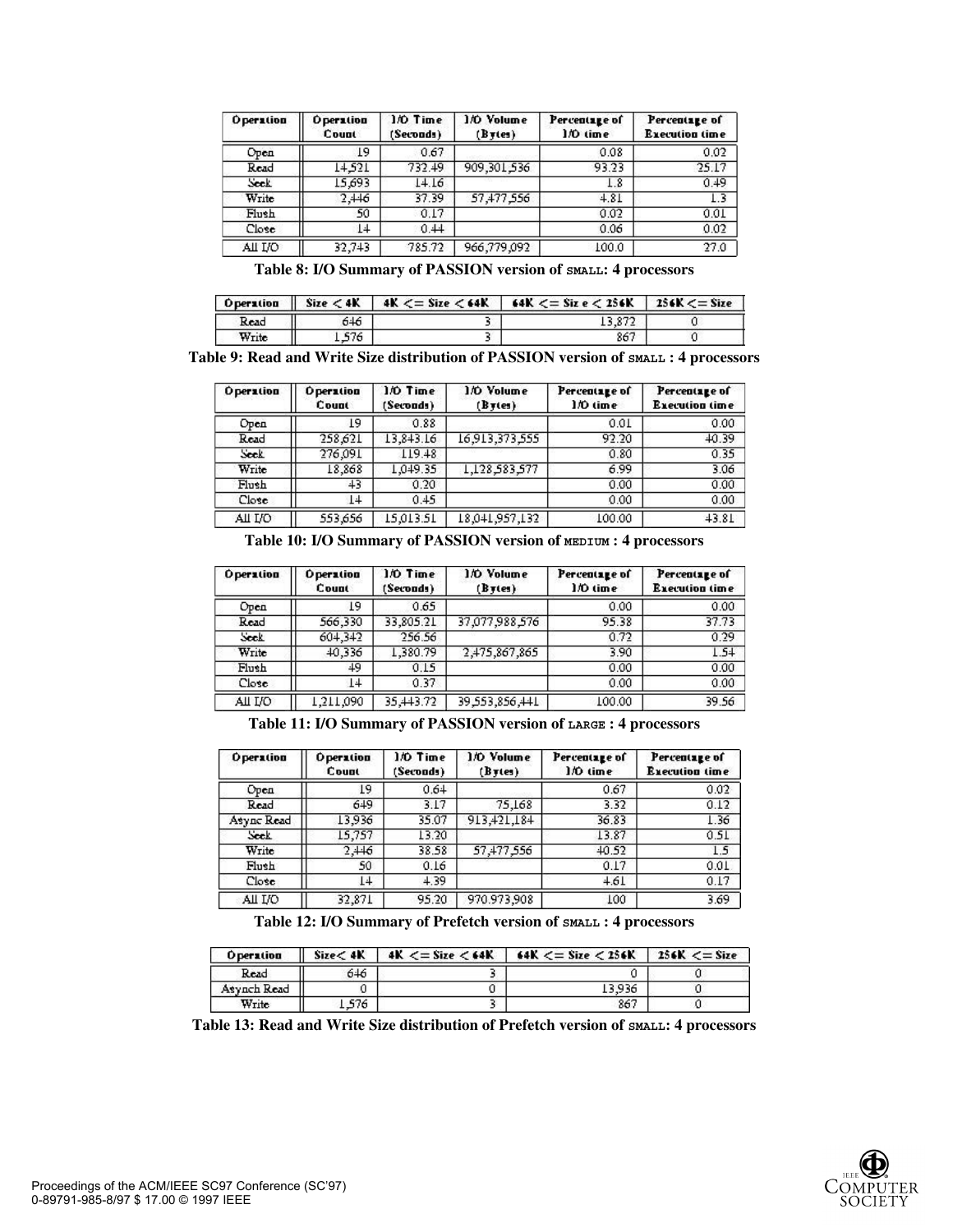| <b>Operation</b> | <b>Operation</b><br>Count | 1/0 Time<br>(Seconds) | 1/0 Volume<br>$(B \tau (es))$ | Percentage of<br>1/0 time | Percentage of<br><b>Execution time</b> |  |
|------------------|---------------------------|-----------------------|-------------------------------|---------------------------|----------------------------------------|--|
| Оред             | 19                        | 0.81                  |                               | 0.05                      | 0.00                                   |  |
| Read             | 576                       | 2.85                  | 72.075                        | 0.18                      | 0.01                                   |  |
| Async Read       | 258,135                   | 609.93                | 16,919,200,440                | 37.86                     | 2.23                                   |  |
| Seek             | 276,183                   | 117.49                |                               | 7.29                      | 0.43                                   |  |
| Write            | 18,870                    | 876.19                | 1,128,714,665                 | 54.39                     | 3.20                                   |  |
| Flush            | 43                        | 0.13                  |                               | 0.01                      | 0.00                                   |  |
| Close            | $1+$                      | 3.48                  |                               | 0.22                      | 0.01                                   |  |
| All I/O          | 553,840                   | 1,610.89              | 18,047,987,180                | 100.00                    | 5.89                                   |  |

**Table 14: I/O Summary of Prefetch version of MEDIUM : 4 processors** 

| <b>Operation</b> | <b>Operation</b><br>Count | 1/0 Time<br>(Seconds) | 1/0 Volume<br>(Byes) | Percentage of<br>1/0 time | Percentage of<br><b>Execution time</b> |
|------------------|---------------------------|-----------------------|----------------------|---------------------------|----------------------------------------|
| Оред             | ι9                        | 1.29                  |                      | 0.04                      | 0.00                                   |
| Read             | 635                       | 3.19                  | 75,496               | 0.11                      | 0.00                                   |
| Async Read       | 565,755                   | 1,342.66              | 37,081,845,720       | $+1.11$                   | 1.63                                   |
| Sock             | 604,402                   | 253.79                |                      | 8.39                      | 0.31                                   |
| Write            | 40,336                    | 1,419.09              | 2,475,867,865        | 46.93                     | 1.72                                   |
| Flush            | 49.                       | 0.16                  |                      | 0.01                      | 0.00                                   |
| Close            | $1+$                      | 3.39                  |                      | 0.11                      | 0.00                                   |
| All I/O          | .211,210                  | 3,023.58              | 39,557,789,081       | 100.00                    | 3.67                                   |

**Table 15: I/O Summary of Prefetch version of LARGE : 4 processors** 

| <b>Buffer Size</b><br>(Bytes) | <b>Original</b>         |                       | <b>PASSION</b>          |                       | Prefetch                |                       |
|-------------------------------|-------------------------|-----------------------|-------------------------|-----------------------|-------------------------|-----------------------|
|                               | total time<br>(seconds) | 1/0 time<br>(seconds) | total time<br>(seconds) | 1/0 time<br>(seconds) | total time<br>(seconds) | 1/0 time<br>(seconds) |
| 64K                           | 947.69                  | 397.05                | 727.40                  | 196.43                | 644.68                  | 23.8                  |
| 128K                          | 903.23                  | 365.57                | 722.90                  | 186.67                | 611.31                  | 16.65                 |
| 256K                          | 901.85                  | 364.69                | 682.98                  | 141.68                | 607.85                  | 11.82                 |

**Table 16: Execution(right) and I/O times(left) for different buffer sizes of SMALL**

| <b>Striping</b><br>factor | <b>Original</b><br>17O | <b>PASSION</b><br>IO. | Prefetch | <b>Striping</b><br>factor | <b>Original</b><br>ıю | <b>PASSION</b><br>ıю | Prefetch |
|---------------------------|------------------------|-----------------------|----------|---------------------------|-----------------------|----------------------|----------|
|                           | 0.01                   | 0.05                  | 0.004    | רו                        | 0.03                  | 0.01                 | 0.01     |
| Τo                        | 0.053                  | 0.0216                | 0.006    | 16                        | 0.024                 | 0.006                |          |

**Table 17: Average Read (left) and Write (right) times of SMALL**

| <b>Striping</b><br>factor | <b>Original</b><br>ıю | <b>PASSION</b><br>ıю | Prefetch | <b>Striping</b><br>factor | <b>Original</b><br>ıю | <b>PASSION</b><br>I 10 | Prefetch |
|---------------------------|-----------------------|----------------------|----------|---------------------------|-----------------------|------------------------|----------|
|                           | 947.69                | 727.40               | 644.68   |                           | 397.05                | 196.43                 | 23.8     |
| 16                        | 745.44                | 621.29               | 643.18   | Lб                        | 211.3                 | 88.3                   | 30.19    |

**Table 18: Execution times (left) and I/O times (right) of SMALL : Varying stripe factors**

| <b>Striping</b><br><b>Unit</b> | <b>Original</b><br>ıю | <b>PASSION</b><br>lЮ. | Prefetch | Striping<br><b>Vait</b> | <b>Original</b><br>17O | <b>PASSION</b><br>ıю | Prefetch |
|--------------------------------|-----------------------|-----------------------|----------|-------------------------|------------------------|----------------------|----------|
| 32K                            | 919.67                | 728.10                | 647.45   | 32K                     | 391.43                 | 188.44               | 25.53    |
| 64K                            | 947.69                | 727.40                | 644.68   | 64K                     | 397.05                 | 196.43               | 23.8     |
| 128K                           | 897.11                | 749.91                | 650.19   | 128K                    | 370.36                 | 212.34               | 26.58    |

**Table 19: Execution times (left) and I/O times (right) of SMALL : Varying stripe units**

COMPUTE integrals WRITE integrals into file LOOP until converges READ integrals from file do some computation end LOOP **Figure 1: Sketch of I/O Activity in HF**

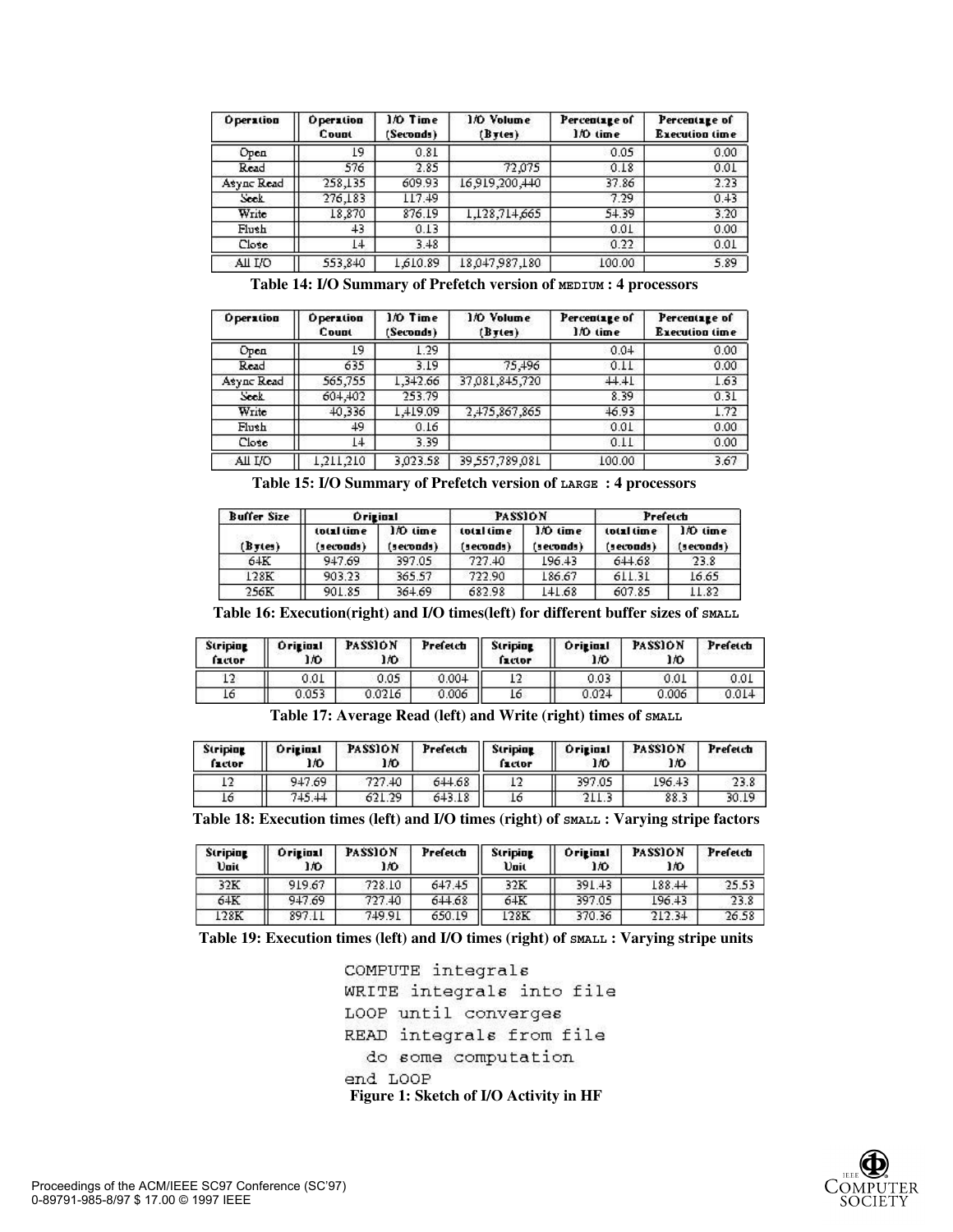

**Figure 2: Hartree-Fock Speedups for COMP Vs. DISK versions (A)**  $\mathcal{N}$ **=66. (B)**  $\mathcal{N}$ **=75. (C)**  $\mathcal{N}$ **=91. (D)**  $\mathcal{N}$  **=108. (E) =119.** (F)  $N$  **=134.** (p - number of processors)



Figure 3: Read and Write Operation Durations of the Original version of SMALL.

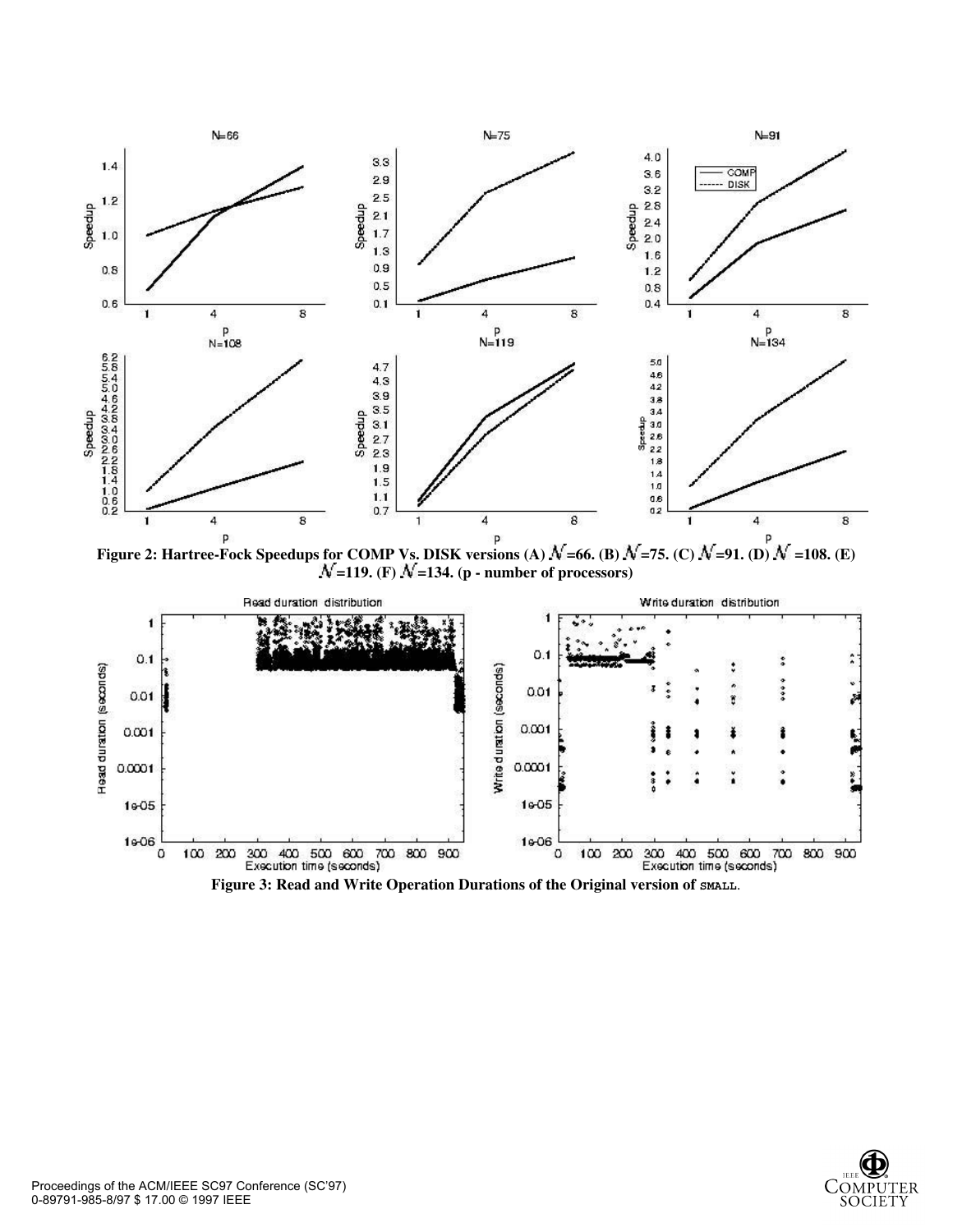

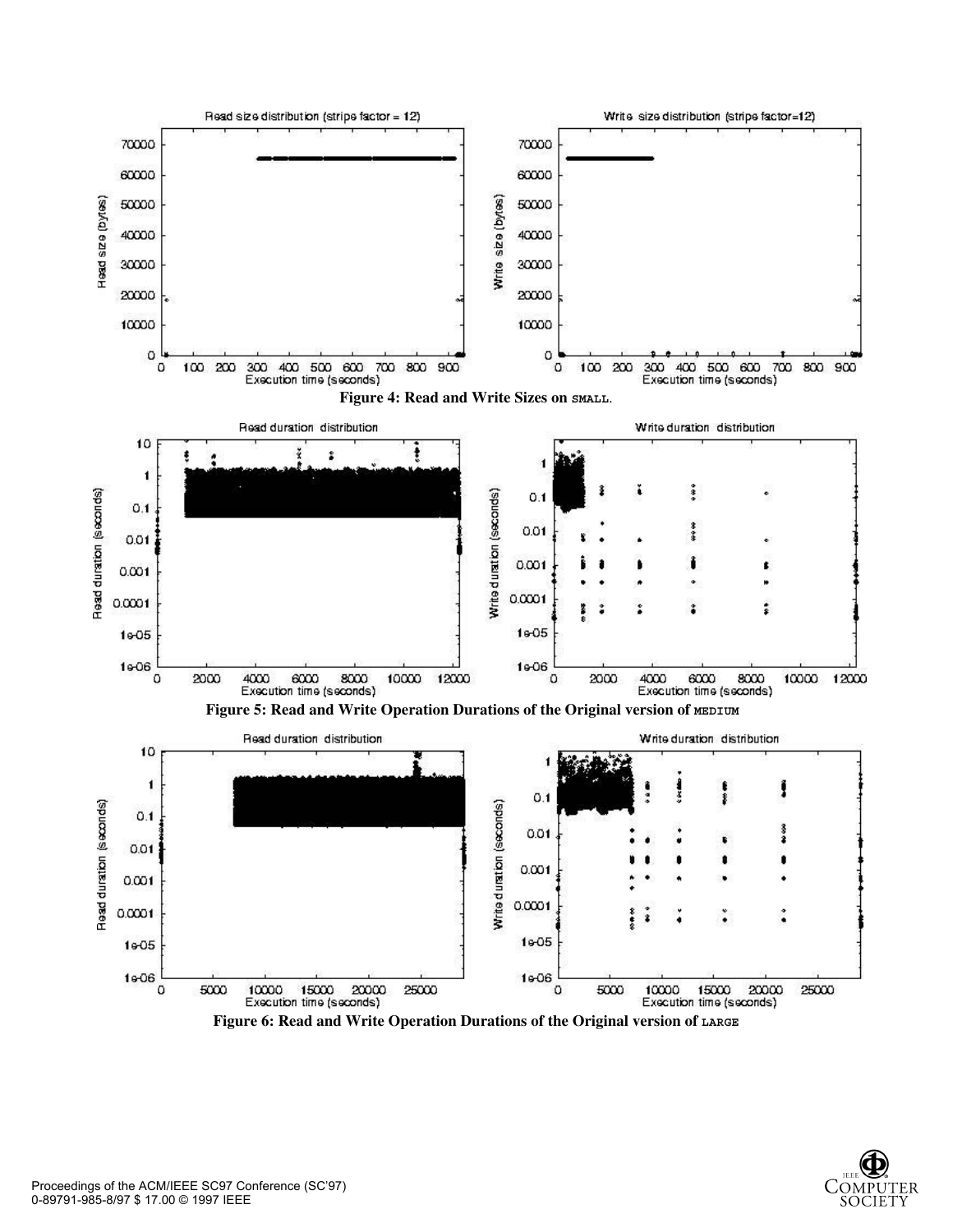



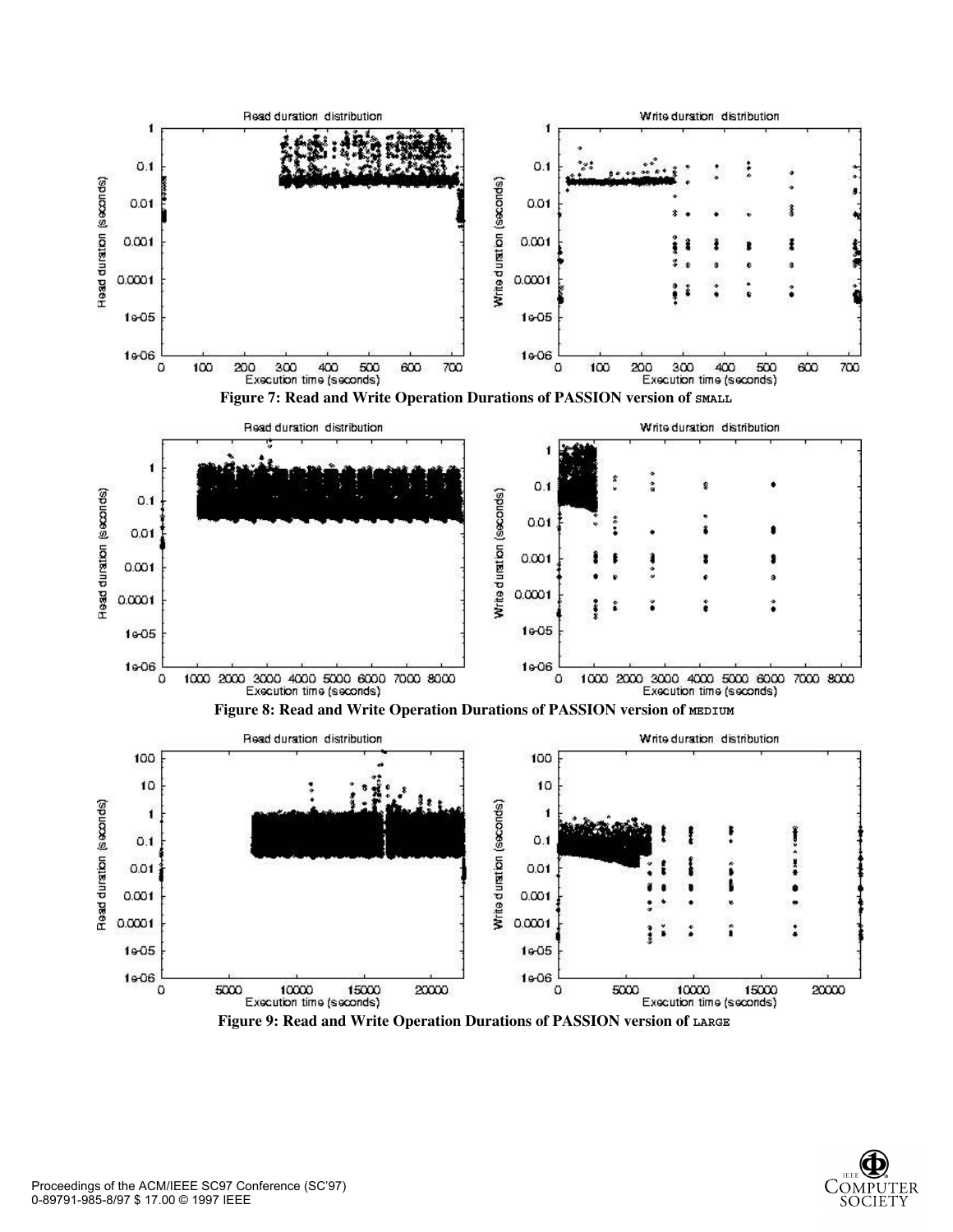





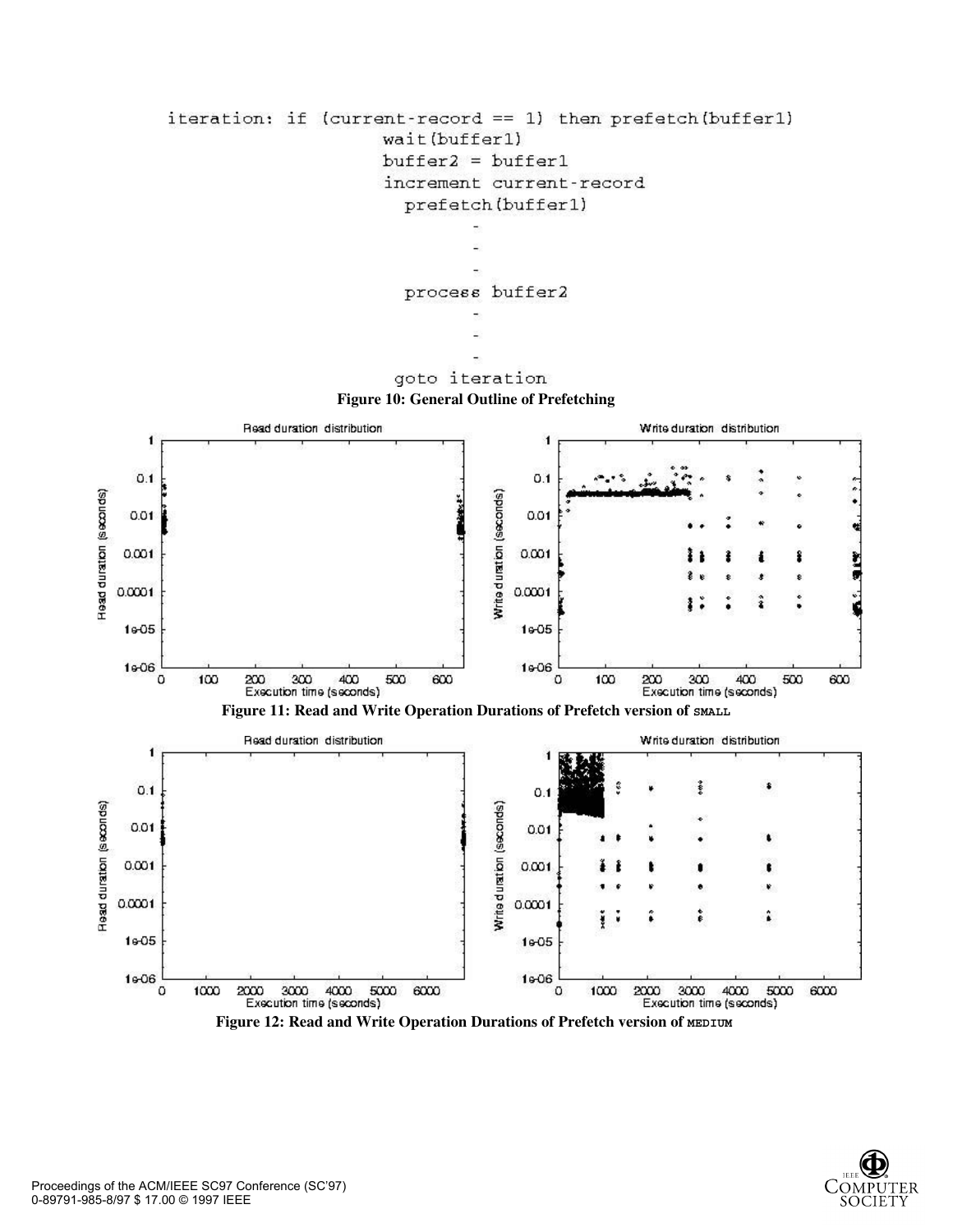

**Figure 15: Performance Summary of PASSION and Prefetch for SMALL, MEDIUM and LARGE**

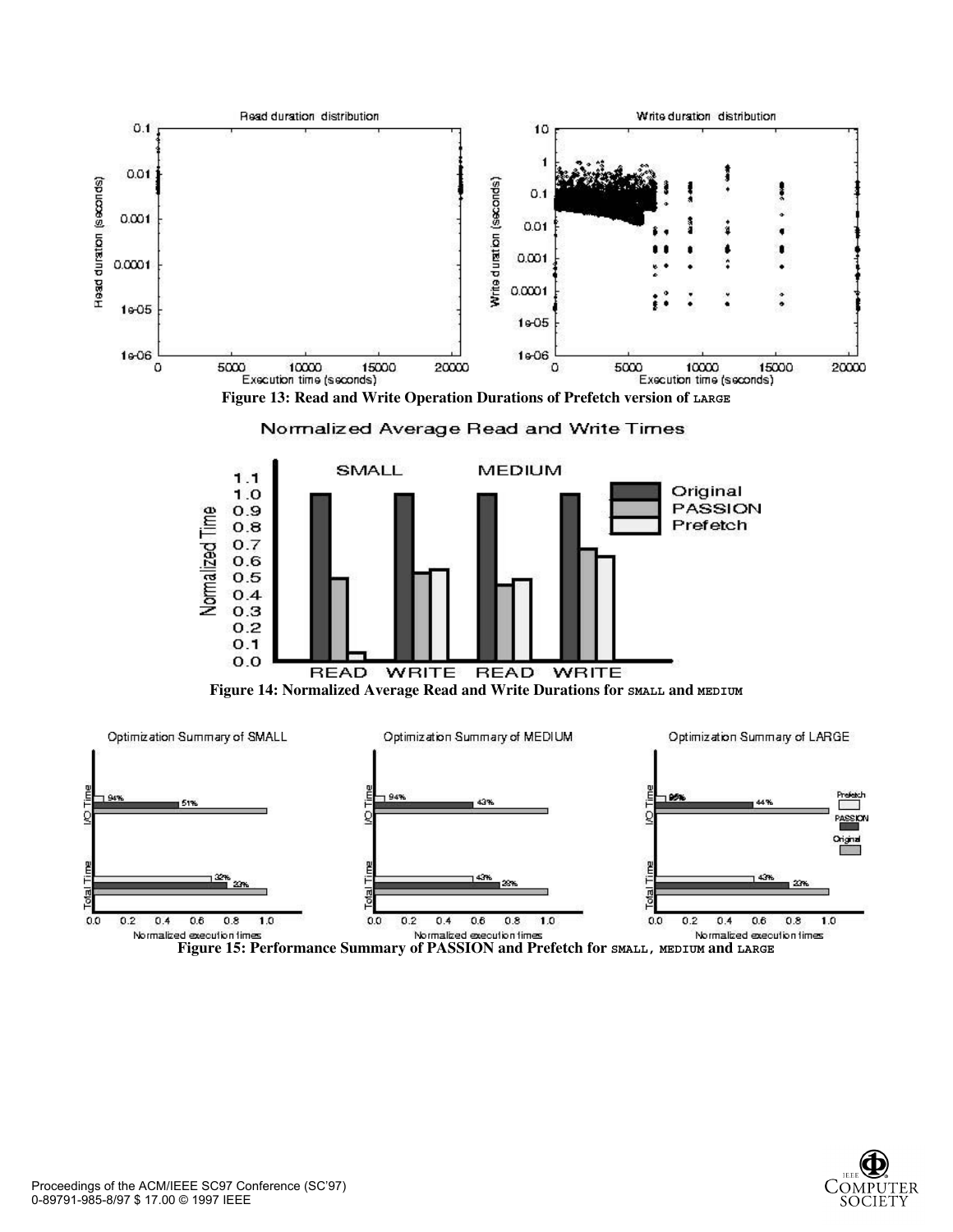

Figure 16: Total and I/O speedups of the three versions for **SMALL**, MEDIUM and LARGE (p - number of processors)

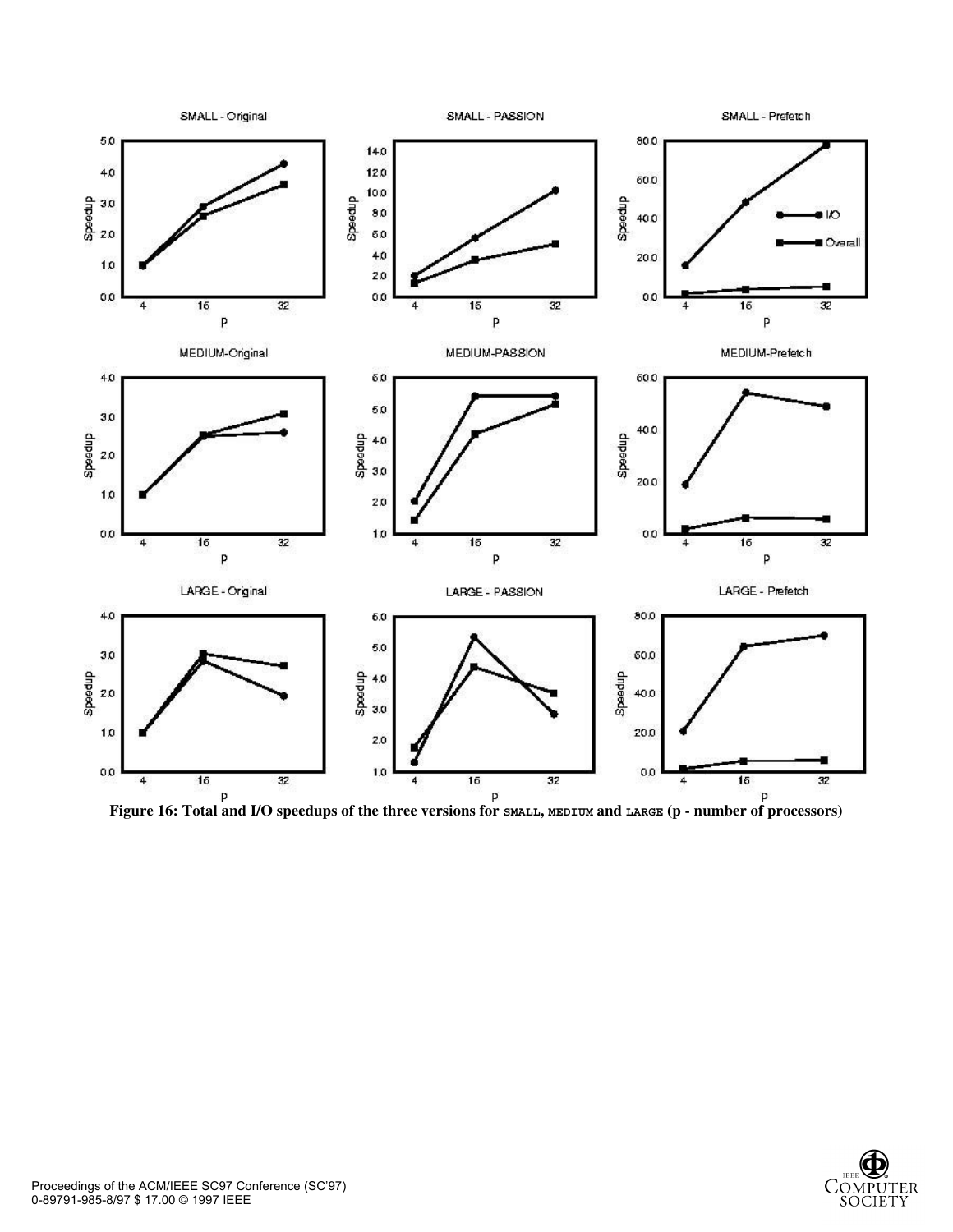

**Figure 17: I/O speedup curves for Original, PASSION and Prefetch**

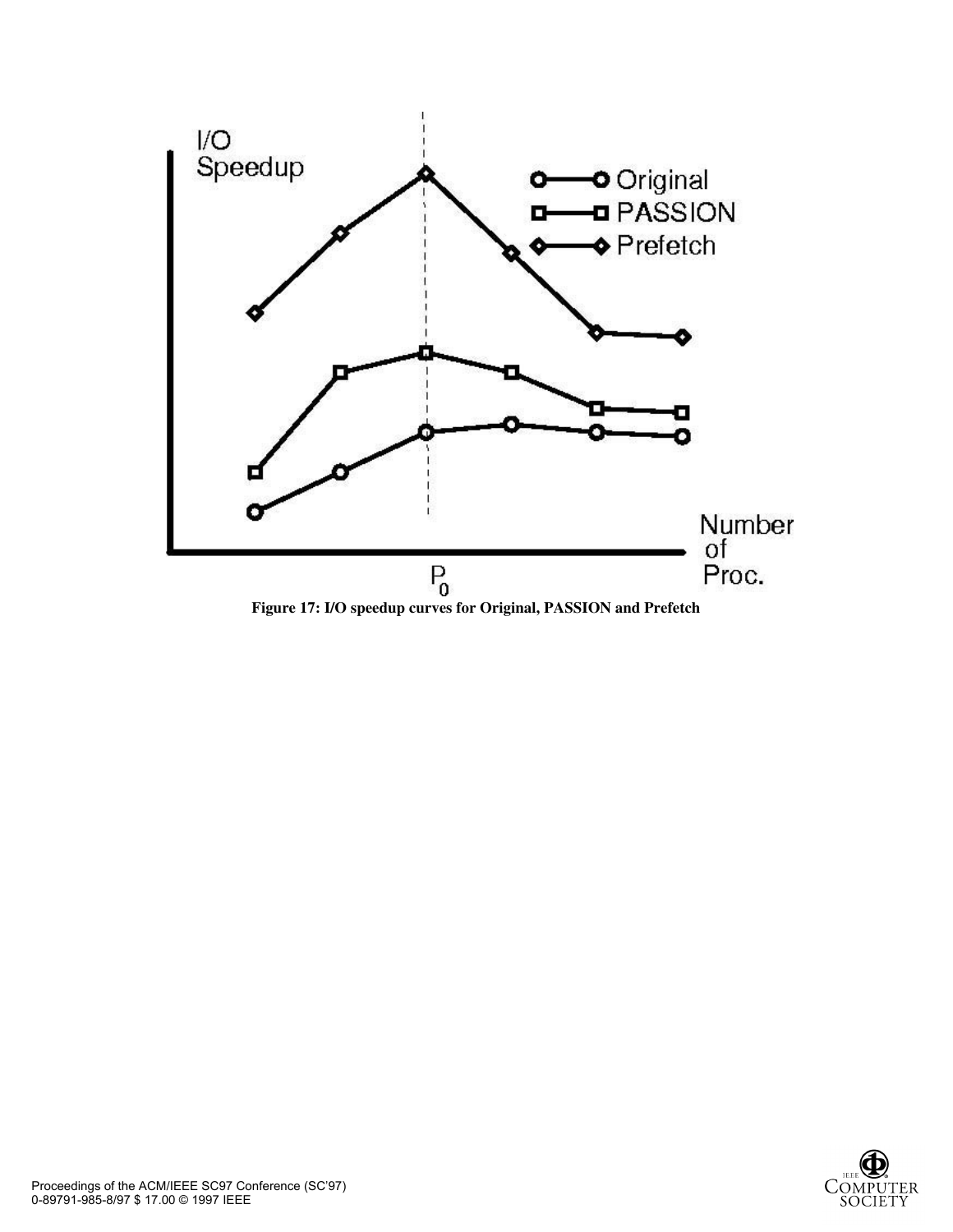

#### ...(PFS)

PFS performs *striping*, that is partitioning of data into equal-sized chunks, each of which is interleaved onto a fixed number of storage areas in a round-robin fashion. *Stripe unit* is the unit of data interleaving and *stripe* is a group of logically contiguous stripe units that are stored in separate I/O nodes. The number of the stripe units in a stripe is called *stripe factor*.

**Meenakshi A. Kandaswamy** graduated with B.E. (Honors) in Computer Science and Engineering from Regional Engineering College, Trichy, India in 1989 and with M.S. in Computer Science from Syracuse University in 1995. She is currently a Ph.D. candidate in the Department of Electrical Engineering and Computer Science at Syracuse University. She was also a summer intern in the areas of parallel compilers and parallel I/O during the summers of 1993 and 1994 respectively at Intel Supercomputer Systems Division, Beaverton, Oregon. Her research interests include high-performance I/O, parallel applications, multiprocessor file systems and memory hierarchies.

**Mahmut T. Kandemir** received his B.S. in 1988 and his M.S. in 1992, both in Computer Engineering from Technical University of Istanbul, Turkey. He is currently a Ph.D. candidate in the department of Electrical Engineering and Computer Science at Syracuse University. His research interests are parallelizing compilers and optimization of out-of-core computations.

**Alok N. Choudhary** received his Ph.D. from University of Illinois, Urbana-Champaign, in Electrical and Computer Engineering, in 1989, M.S. from University of Massachusetts, Amherst, in 1986 and B.E.(Hons.) from Birla Institute of Technology and Science, Pilani, India in 1982. He has been an associate professor in the Electrical and Computer Engineering Department at Northwestern University since September, 1996. From 1993 to 1996 he was an associate professor in the ECE department at Syracuse University and from 1989 to 1993 he was an assistant professor in the same